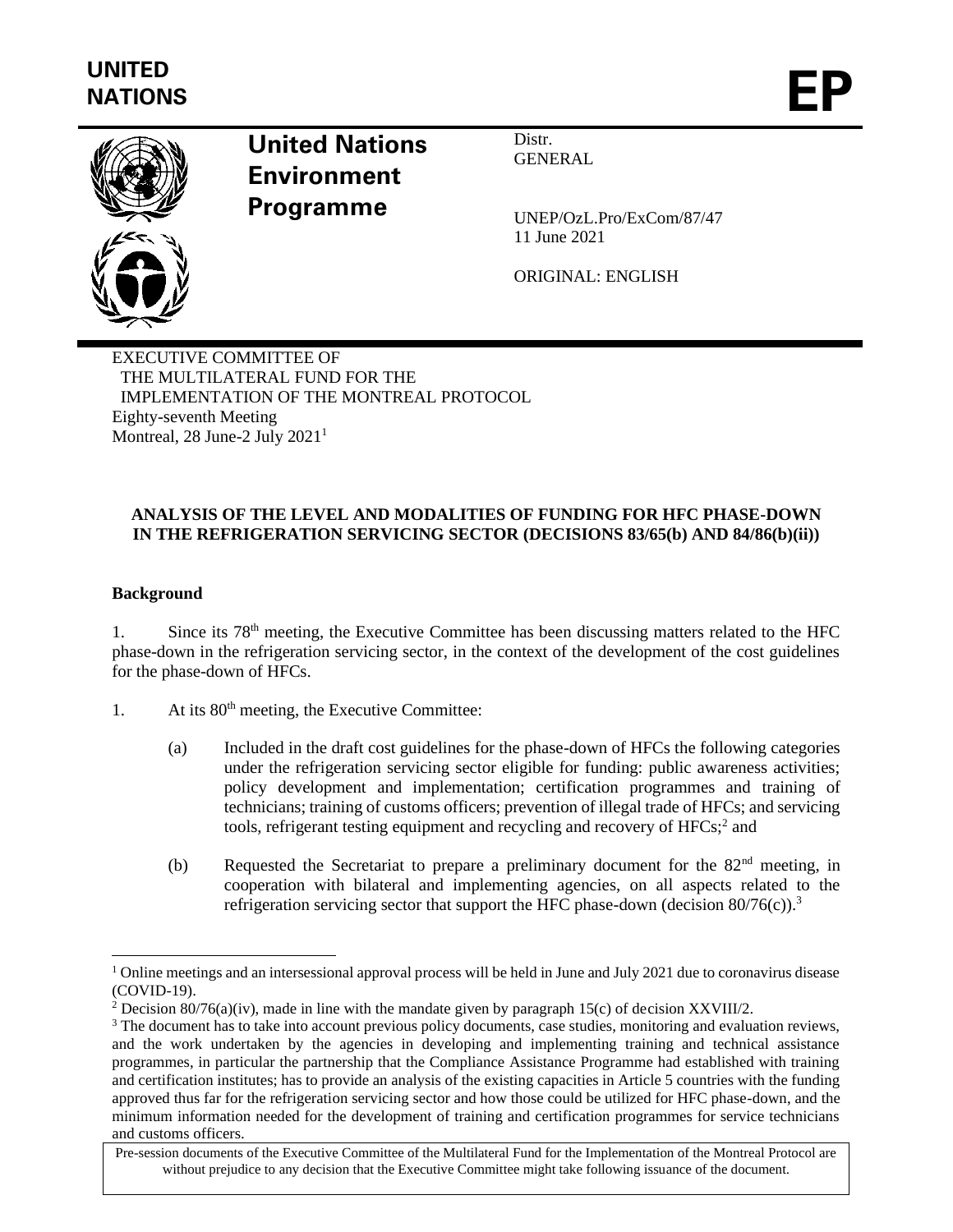2. At its  $81<sup>st</sup>$  meeting, the Executive Committee decided to consider, at the  $82<sup>nd</sup>$  meeting, the matter of prioritization of technical assistance and capacity building to address safety issues associated with alternatives with low and zero global-warming potential (GWP) for all sectors (paragraph 23 of decision XXVIII/2), in light of the document being prepared by the Secretariat in response to decision 80/76 regarding aspects of refrigeration servicing sector that supported HFC phase-down (decision 81/67(c)).

3. In response to decisions  $80/76(c)$  and  $81/67(c)$ , the Secretariat submitted to the  $82<sup>nd</sup>$  meeting document UNEP/OzL.Pro/ExCom/82/64 on all aspects related to the refrigeration servicing sector that support HFC phase-down. Following a discussion, the Executive Committee took note of the document.

4. At its 83rd meeting, the Executive Committee agreed to reconstitute the contact group on the development of the cost guidelines for the phase-down of HFCs in Article 5 countries. Following the report by the convener of the contact group, the Committee *inter alia* requested the Secretariat to prepare, for the 85th meeting, a document providing an analysis of the level and modalities of funding for HFC phase-down in the refrigeration servicing sector, in light of the information provided in document UNEP/OzL.Pro/ExCom/82/64 and guidance provided by the Executive Committee, including the flexibility that Article 5 countries had in implementing their servicing sector activities in line with their national circumstances and the planned and ongoing activities in their HCFC phase-out management plans (HPMPs) (decision 83/65(b)).

5. At its 84th meeting, the Executive Committee considered document UNEP/OzL.Pro/ExCom/84/65 on the analysis of the implications of parallel or integrated implementation of HCFC phase-out and HFC phase-down activities. During the discussion, members expressed appreciation for the analysis, and highlighted, in particular, the potential for synergies in the HCFC phase-out and HFC phase-down in the refrigeration servicing sector, while noting opportunities in the foam, room air-conditioner, commercial refrigeration and chiller manufacturing sectors; members also expressed an interest in further discussion of ways to support a cost-effective approach to HCFC phase-out and HFC phase-down activities. Subsequently, the Committee *inter alia* requested the Secretariat to take into account the opportunities for integrated implementation of the phase-out of HCFC and phase-down of HFCs in the refrigeration servicing sector when developing the document on an analysis of the level and modalities of funding for the HFC phase-down in the refrigeration servicing sector requested by decision 83/65 (decision 84/86(b)(ii)).

# Inter-agency coordination meeting (IACM)<sup>4</sup>

6. In addressing the request in decision 84/86(b)(ii), the Secretariat prepared an analysis of the level and modalities of funding for HFC phase-down in the refrigeration servicing sector, that would be discussed during the IACM. Bilateral and implementing agencies were requested to provide their views on: commonalities of HCFC phase-out and HFC phase-down activities in the refrigeration servicing sector that could be considered in the calculation of funding levels for the sector; additional eligible activities that have not been funded under the HPMPs, and a methodology to determine the funding levels per Article 5 country, based on previous experience under CFC and HCFC phase-out.

7. During the discussions, UNDP indicated that the strategy for the refrigeration servicing sector, should be a unique strategy for the entire 2021-2030 period rather than several strategies that could be implemented in stages. Funding should be estimated on the basis of the overall strategy, with a greater disbursement at the beginning to allow building the infrastructure to adopt low-GWP alternatives. The critical activities to be implemented include the adoption of policies and standards, a refrigerant management plan ensuring proper coverage of training and certification of technicians, strategies for containment of refrigerants, pilot projects and training in installation of refrigeration and air-conditioning (RAC) equipment operating with low-GWP refrigerants, and sound disposal of unwanted refrigerants. Accordingly, funding for HFC phase-down should be increased, especially for low-volume consuming

 $4$  Montreal,  $25 - 27$  February 2020.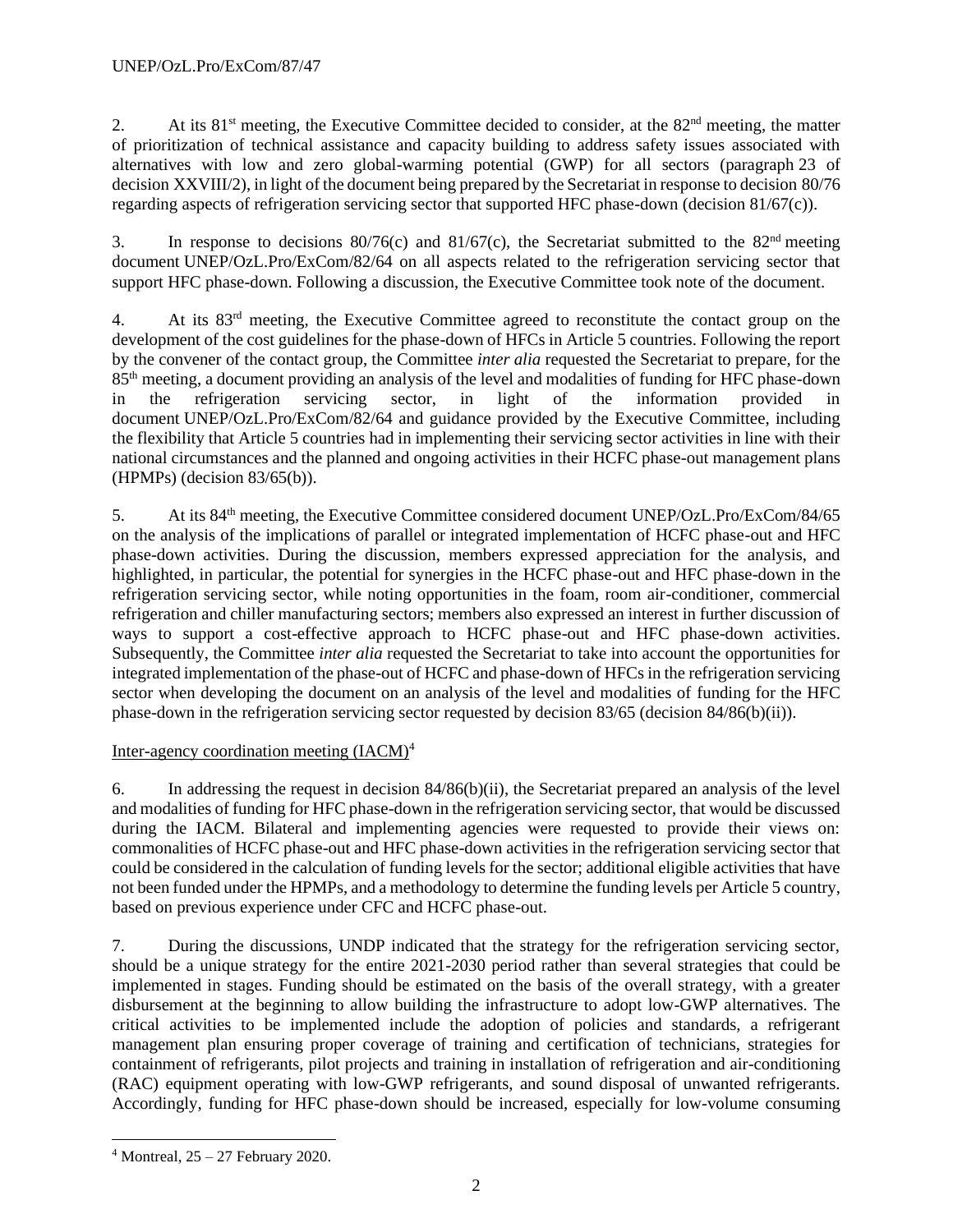# (LVC) countries.

8. UNIDO indicated that flammability of refrigerants would be the main issue to be considered when introducing alternative technologies to HFCs. A staged approach would be preferable than a unique 10-year strategy, as it would allow to assess the success of the plan at the end of each stage and introduce remedial actions as required. UNIDO also suggested the need to define key activities to be included in the servicing sector. For LVC countries, the level of funding should be at least three times that approved under decision 74/50, which would allow for providing specialized training with a longer duration to cover the management of flammable refrigerants.

9. UNEP emphasized that LVC countries will incur in additional costs to scale up the technicians' certification systems that are currently being established under the HPMPs.

#### Structure of the document

10. In response to decisions 83/65(b) and 84/86(b)(ii), the Secretariat has prepared the present document and submitted it to the  $87<sup>th</sup>$  meeting.<sup>5</sup>

- 11. The present document is based on document UNEP/OzL.Pro/ExCom/82/64, which *inter alia*:
	- (a) Describes the evolution of technical and financial assistance that has been provided to the refrigeration servicing sector since the inception of the Fund; presents an analysis of the characteristics of the RAC sectors; and identifies potential challenges for the phase-down of HFCs in the sector;
	- (b) Describes the capacity that has been established and strengthened in Article 5 countries in relation to: policy and regulatory frameworks including standards; training and certification of refrigeration technicians; and technical assistance including the provision of servicing tools for technicians, the establishment of recovery, recycling and reclamation schemes, the retrofitting of refrigeration systems, and the maintaining of energy efficiency;
	- (c) Presents an analysis of the information needed for the development of training and competency-based certification programmes for service technicians and customs officers; and
	- (d) Discusses how common training modules could be applied to the circumstances prevailing in Article 5 countries, and analyses how the global products that have been developed by UNEP in partnership with other international organizations, could support the activities in the refrigeration servicing sector.

12. Although document UNEP/OzL.Pro/ExCom/82/64 described the activities, the modalities and funding levels that have been provided for the refrigeration servicing sector, it did not include an analysis of the level and modalities for funding the HFC phase-down in the refrigeration servicing sector, requested by decision 83/65(b). On that basis, the present document is supplementary to document UNEP/OzL.Pro/ExCom/82/64.

13. In addition to document UNEP/OzL.Pro/ExCom/82/64, the Secretariat extracted information from the following sources:

<sup>&</sup>lt;sup>5</sup> The present document should have been submitted to the  $85<sup>th</sup>$  meeting; consideration of the document was deferred to the  $87<sup>th</sup>$  meeting in accordance with the agreed procedures for conducting the  $85<sup>th</sup>$  and  $86<sup>th</sup>$  meetings in light of the COVID-19 pandemic.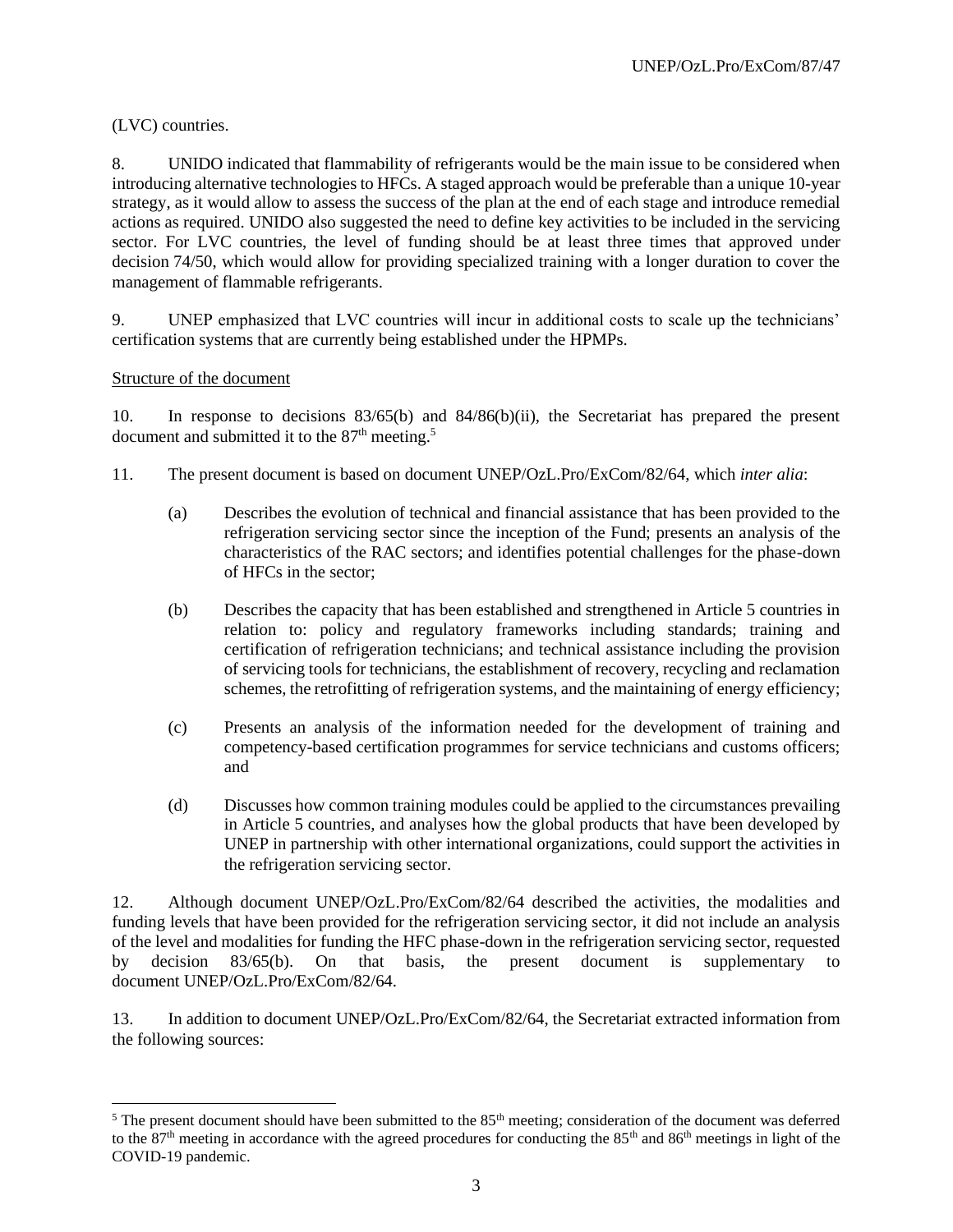- (a) The document on key considerations for developing a methodology for establishing the starting point for sustained aggregate reductions for the consumption and production sectors under the Kigali Amendment (decision  $81/67$ (e)),<sup>6</sup> in particular the discussion related to the role of the starting point in the servicing sector, considering *inter alia* that the initial years of the phase-down of HFCs will overlap with the phase-out of HCFCs, which for the majority of Article 5 countries would be mainly used in the refrigeration servicing sector;
- (b) The document presenting an analysis of the implications of parallel or integrated implementation of HCFC phase-out and HFC phase-down activities, $\alpha$  as the information, analysis, and discussion contained therein supplements<sup>8</sup> the present document;
- (c) The document on potential strategies, policy measures and commitments, as well as projects and activities that could be integrated within stage I of HFCs phase-down plans for Article 5 countries,<sup>9</sup> as it *inter alia* describes the benefits for Article 5 countries of implementing an integrated strategy in the refrigeration servicing sector that addresses the reduction of HCFCs and HFCs, including the possibility of formulating a comprehensive plan that combines ozone and climate benefits, strengthening and/or expanding the existing infrastructure as needed, and combining the funding from HCFC phase-out and HFC phase-down reducing the number of synchronized tranches resulting in lower transaction costs for reporting and verifications;
- (d) The draft guidelines for the preparation of HFC phase-down plans for Article 5 countries,<sup>10</sup> submitted to the 86<sup>th</sup> meeting in response to decision  $84/54(a)$ ,<sup>11</sup> noting that the resulting phase-down plans will include an overarching strategy, an action plan and a set of activities to meet initial reduction obligations for the phase-down of HFCs including in the refrigeration servicing sector;
- (e) The document on ways to operationalize paragraph 16 of decision XXVIII/2, and paragraph 2 of decision  $XXX/5$ ,<sup>12</sup> being submitted to the 87<sup>th</sup> meeting in response to decision 84/88, as the document describes ways to increase the funding available under decision 74/50 for LVC countries, when needed, for: the introduction of low- and zero-GWP alternatives to HCFCs or HFCs and maintaining energy efficiency in the servicing/end-user sector, developing and enforcing policies and regulations to avoid the market penetration of energy-inefficient RAC equipment and promoting penetration of

<sup>6</sup> UNEP/OzL.Pro/ExCom/82/66

<sup>7</sup> UNEP/OzL.Pro/ExCom/84/65

<sup>8</sup> During the discussion of document UNEP/OzL.Pro/ExCom/84/65, Committee members highlighted the potential for synergies in the HCFC phase-out and HFC phase-down in the refrigeration servicing sector, while noting opportunities in the foam, room air-conditioner, commercial refrigeration and chiller manufacturing sectors.; and also expressed an interest in further discussion of ways to support a cost-effective approach to HCFC phase-out and HFC phase-down activities.

UNEP/OzL.Pro/ExCom/86/87. The document has been resubmitted to the  $87<sup>th</sup>$  meeting as document UNEP/OzL.Pro/ExCom/87/45.

UNEP/OzL.Pro/ExCom/86/88. The document has been resubmitted to the  $87<sup>th</sup>$  meeting as document UNEP/OzL.Pro/ExCom/87/46.

 $11$  At its 86<sup>th</sup> meeting, the Executive Committee discussed the draft guidelines document first in plenary and then in contact group meetings. As the contact group was unable to conclude its deliberations, the Executive Committee decided to continue consideration of the draft guidelines for the preparation of HFC phase-down plans for Article 5 countries at its 87th meeting, on the basis of the working document produced by the contact group formed at the 86<sup>th</sup> meeting, as contained in Annex XLVII to the report of the 86<sup>th</sup> meeting (decision 86/93). The draft guidelines document being submitted to the 87th meeting (UNEP/OzL.Pro/ExCom/87/46) includes *inter alia* discussions of the Executive Committee on the matter at its 86<sup>th</sup> meeting.

<sup>12</sup> UNEP/OzL.Pro/ExCom/87/50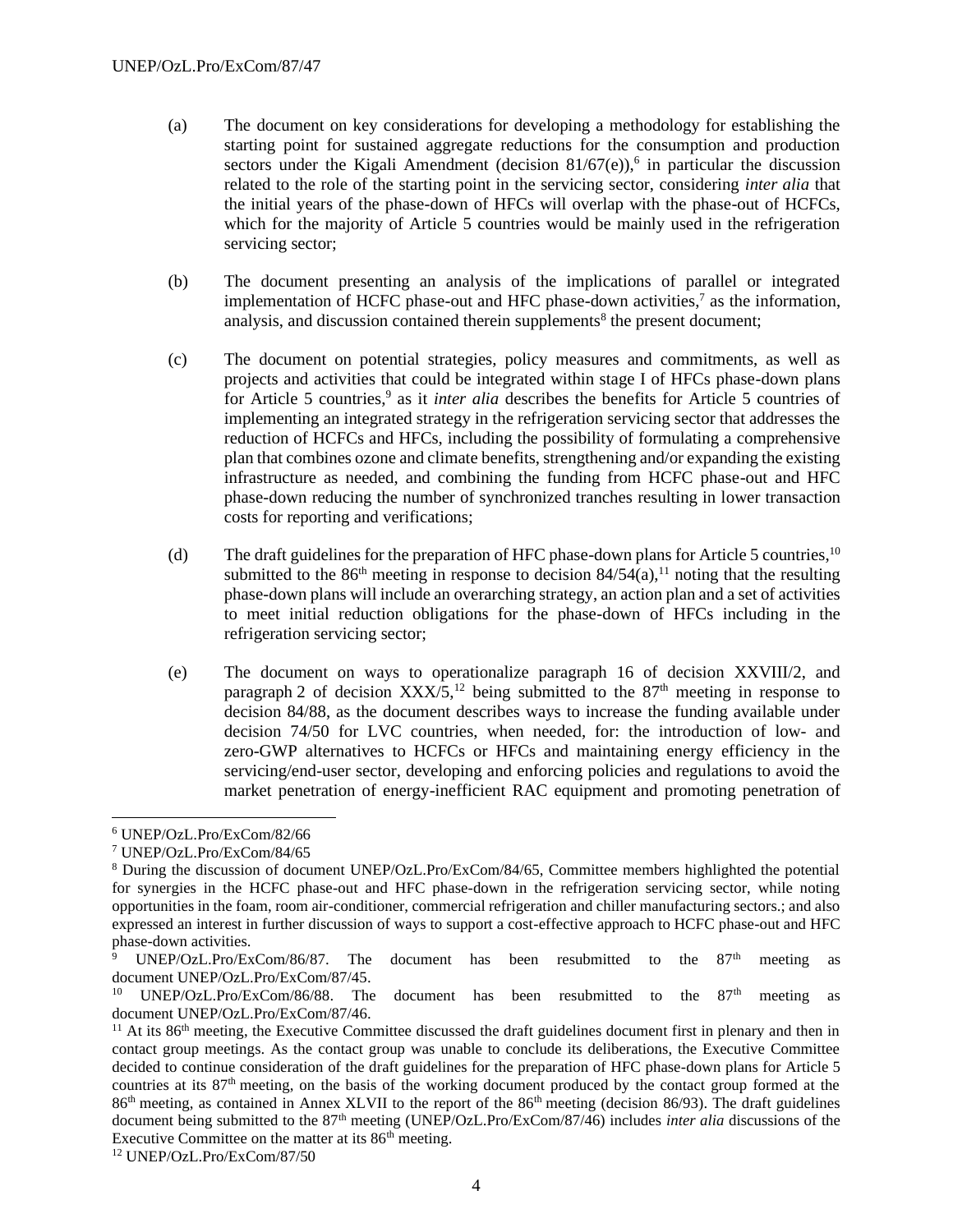energy-efficient equipment, and taking into account the criteria, performance indicators, and funding mechanisms of servicing sector plans in HPMPs;

- (f) The document presenting a synthesis report describing best practices and ways for the Executive Committee to consider operationalizing paragraph 24 of decision XXVIII/2,<sup>13</sup> as the document describes options when funding the environmentally sound management of waste ODS and other controlled substances, which are largely a result of the servicing of RAC equipment; and
- (g) The document on information relevant to the development of the cost guidelines for the phase-down of HFCs in Article 5 countries: enabling activities,<sup>14</sup> which *inter alia* reviewed all the policies and guidelines that have been adopted by the Executive Committee related to enabling activities (listed under paragraph 20 of decision XXVIII/2) to support the phase-out of controlled substances in Article 5 countries, several of which relates to the refrigeration servicing sector.

14. In preparing this document, the Secretariat also gave due consideration to the comments and observations provided by the implementing agencies during the IACM held from 25 to 27 February 2020.

- 15. The present document consists of the following sections:
	- (a) Overview of assistance provided under the Multilateral Fund in the refrigeration servicing sector;
	- (b) Integrated HCFC and HFC compliance strategy for the refrigeration servicing sector;
	- (c) Modalities and levels of funding for the HFC phase-down in the refrigeration servicing sector (stage I); and
	- (d) Recommendation.

16. Annex I to the present document presents an overview of potential modalities for integrating HCFC phase-out and HFC phase-down activities in the refrigeration servicing sector.

# **Overview of assistance provided under the Multilateral Fund in the refrigeration servicing sector**

17. Since its inception, the Multilateral Fund has provided assistance to Article 5 countries to phase out the controlled substances used in the refrigeration servicing sector.

#### Funding levels and modalities for CFC phase-out in the refrigeration servicing sector

18. The assistance was initially provided to implement stand-alone projects (e.g. drafting regulations to support the phase-out of CFCs, training to custom/enforcement officers, training of refrigeration technicians in good servicing practices; distribution of tools and equipment for technicians, refrigerant recovery and recycling schemes), without an overarching strategy and outside a management plan. The funding levels were approved on a case-by-case basis based on the project proposals submitted.

19. As the CFC phase-out progressed, the stand-alone projects were subsumed into a holistic funding plan applicable to LVC countries: a refrigerant management plan (RMP). The RMP was a country-driven approach that allowed flexibility on the implementation of activities that would enable the relevant country to meet its compliance obligations under the Montreal Protocol. Subsequently, countries could submit an

<sup>13</sup> UNEP/OzL.Pro/ExCom/87/48

<sup>14</sup> UNEP/OzL.Pro/ExCom/78/6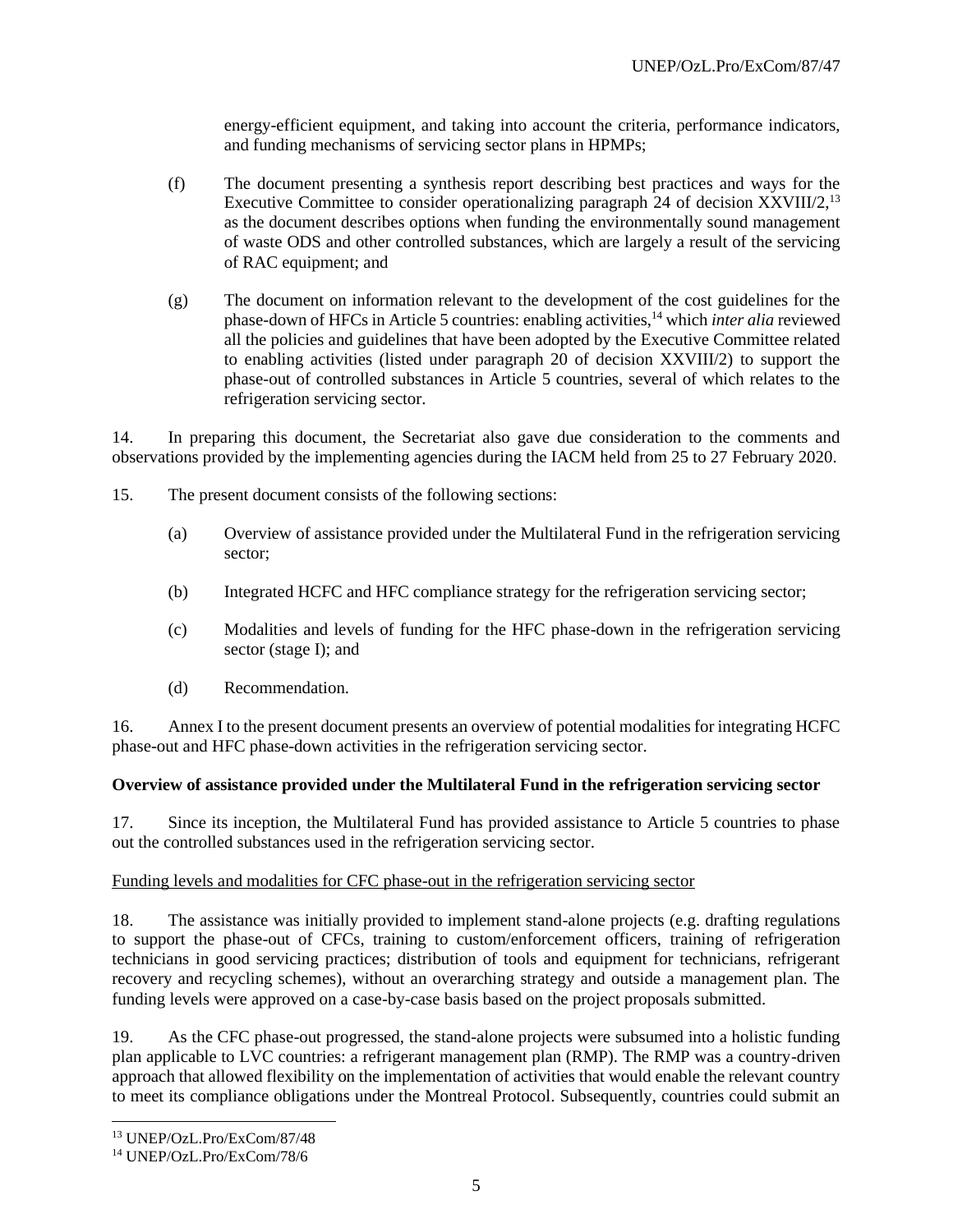RMP update to achieve 50 per cent and 85 per cent reductions from the CFC consumption baseline in 2005 and 2007, respectively. Finally, to achieve the complete phase-out of CFCs, terminal phase-out management plans (TPMPs) were developed for LVC countries and national phase-out plans (NPPs) for non-LVC countries, as performance-based agreements following the country-driven approach. Funding for these plans was provided in tranches upon verification of compliance with specific consumption targets.

20. The funding levels for RMP updates, TPMPs and NPPs were pre-determined by the Executive Committee, rather than allocated on a case-by-case basis, and are summarized in Table 1.

| <b>Modality</b>                     | <b>Years</b><br>used | <b>Target</b><br>countries | <b>Modality of funding</b>                                 | Level of funding                                                                                                                                                      | <b>Commitment</b>                                                                                                                                                    |
|-------------------------------------|----------------------|----------------------------|------------------------------------------------------------|-----------------------------------------------------------------------------------------------------------------------------------------------------------------------|----------------------------------------------------------------------------------------------------------------------------------------------------------------------|
| Stand-alone                         | 1993 to<br>1997      | LVC and<br>non-LVC         | Based on incremental<br>cost of specific<br>activities     | Case-by-case basis                                                                                                                                                    | Reduce a specific<br>tonnage of CFC<br>consumption proposed<br>in the project                                                                                        |
| <b>RMP</b>                          | 1997 to<br>2005      | LVC and<br>$non-LVC$       | Based on incremental<br>cost of specific<br>activities     | Case-by-case basis                                                                                                                                                    | Reduce a specific<br>tonnage of CFC<br>consumption proposed<br>in the project, supported<br>by a policy and<br>regulatory framework,<br>with phase-out<br>activities |
| RMP update<br>(decision<br>33/32)   | $2001$ to<br>2006    | LVC and<br>$non-LVC$       | An increase to the<br>funds approved for the<br><b>RMP</b> | Up to 50 per cent of the<br>RMP approved value                                                                                                                        | To achieve the<br>50 per cent $(2005)$ and<br>85 per cent (2007)<br>reduction CFC<br>phase-out targets                                                               |
| <b>TPMP</b><br>(decision)<br>45/54) | 2005 to<br>2010      | <b>LVC</b>                 | Funding based on CFC<br>consumption baseline               | Below 15 mt: US \$205,000 Performance-based;<br>15 to 30 mt: US \$295,000<br>30 to 60 mt: US \$345,000<br>60 to 120 mt: US \$520,000<br>Above 120 mt:<br>US \$565,000 | annual targets up to<br>total CFC phase-out                                                                                                                          |
| <b>NPP</b>                          | 2003 to<br>2010      | Non-LVC                    | Fixed<br>cost-effectiveness<br>threshold                   | US \$5.00/kg                                                                                                                                                          | Performance-based;<br>total CFC phase-out                                                                                                                            |

**Table 1. Level and modalities of funds approved in the refrigeration servicing sector** 

Funding levels and modalities for HCFC phase-out in the refrigeration servicing sector

21. The HCFC phase-out followed a similar approach to that used for the TPMPs and NPPs with the sole difference that the phase-out of HCFCs followed a staged approach, with each stage governed by a separate performance-based agreement and with specific cost guidelines.

22. The funding levels and modalities for the phase-out of HCFCs in the refrigeration servicing sector were determined by decision 60/44 for stage I of the HPMPs, and decision 74/50 for stage II of the HPMPs. In line with these decisions:

(a) Funding levels for LVC countries (i.e., countries with HCFC consumption below 360 metric tonnes (mt) in the refrigeration servicing sector only) were agreed based on the HCFC baseline for compliance as shown in Table 2; and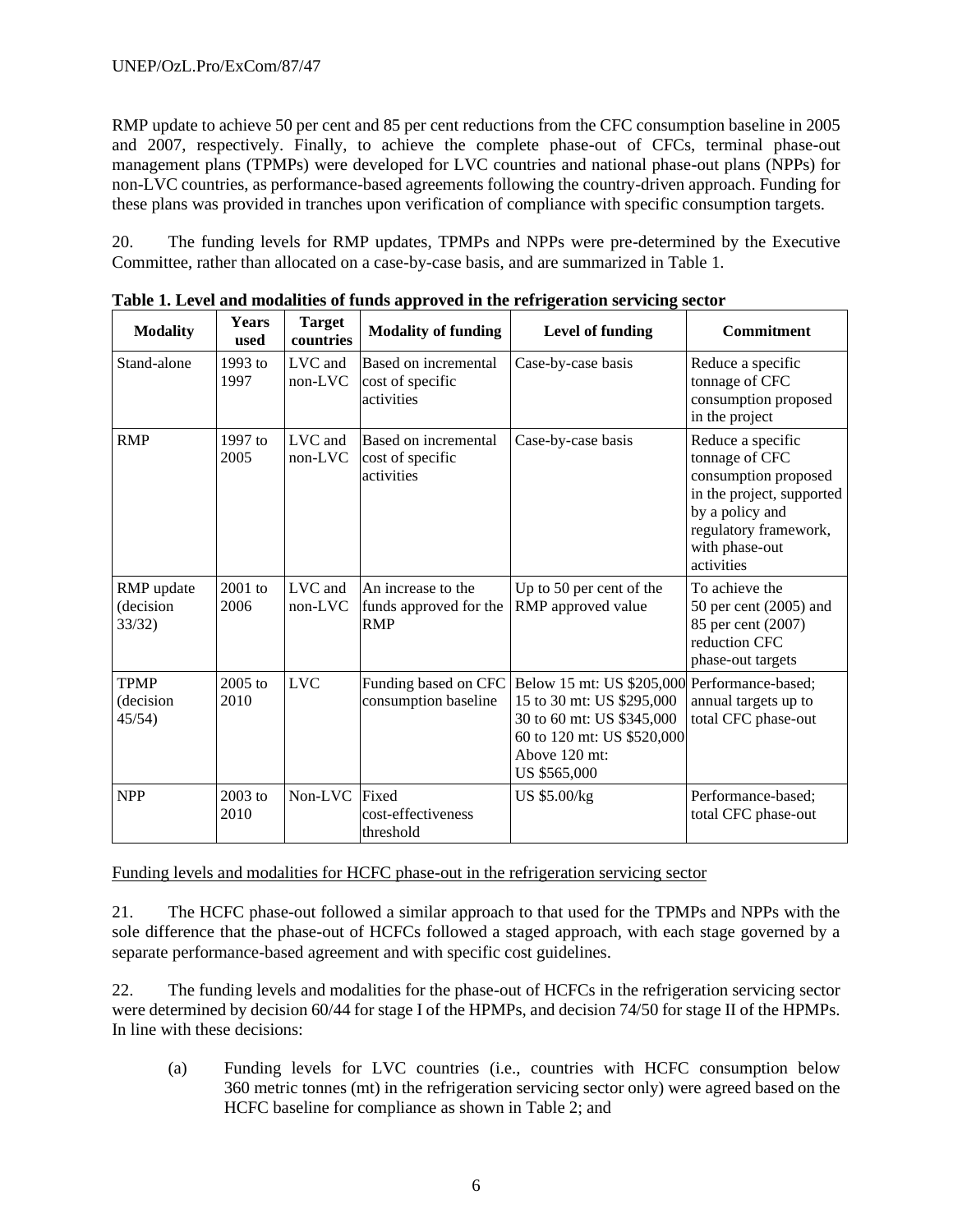(b) Funding for non-LVC countries was agreed at US \$4.50/metric kg for stage I and US \$4.80/metric kg for stage II.

|                                 |                                         | $F$ unding $( \cup$ s s $)$                 |                                |                     |                         |                                  |
|---------------------------------|-----------------------------------------|---------------------------------------------|--------------------------------|---------------------|-------------------------|----------------------------------|
| <b>HCFC</b> baseline<br>$(mt)*$ | <b>Up to 2020</b><br>(35%<br>reduction) | <b>Up to 2025</b><br>$(67.5\%$<br>reduction | <b>Total HCFC</b><br>phase-out | No. of<br>countries | Consumption<br>$(mt)**$ | <b>Estimated cost</b><br>$(US \$ |
| $>0$ <15                        | 205,625                                 | 396,500                                     | 587,500                        | 21                  | 1,580                   | 12,337,500                       |
| 15 < 40                         | 262,500                                 | 506,250                                     | 750,000                        | 17                  | 467                     | 12,750,000                       |
| 40 < 80                         | 280,000                                 | 540,000                                     | 800,000                        | 13                  | 780                     | 10,400,000                       |
| 80 < 120                        | 315,000                                 | 607,500                                     | 900,000                        | 10                  | 1,000                   | 9,000,000                        |
| 120 < 160                       | 332,500                                 | 641,250                                     | 950,000                        | 9                   | 1,260                   | 8,550,000                        |
| 160 < 200                       | 350,000                                 | 675,000                                     | 1,000,000                      | 3                   | 540                     | 3,000,000                        |
| 200 < 320                       | 560,000                                 | 1,080,000                                   | 1,600,000                      | 12                  | 3,120                   | 19,200,000                       |
| 320 < 360                       | 630,000                                 | 1,215,000                                   | 1,800,000                      | 2                   | 680                     | 3,600,000                        |
| <b>Total</b>                    |                                         |                                             |                                | 87                  | 9,427                   | 78,837,500                       |

**Table 2. Funding for HCFC phase-out in the refrigeration servicing sector for LVC countries Funding (US \$)**

\* Level of HCFC baseline consumption in the refrigeration servicing sector.

\*\*Estimated consumption calculated as the average consumption in each group of countries multiplied by the number of countries in that group.

23. Since the approval of the first HPMP at the  $60<sup>th</sup>$  meeting, the Executive Committee has approved stages I, II and III of HPMPs for 145, 73 and three Article 5 countries, respectively. An additional 50 countries are preparing stages II or III that will be submitted in future meetings. Implementation of the already approved HPMPs will result in the phase-out of approximately 71 per cent of the starting point for aggregate reduction of HCFC consumption, and 86 per cent of the consumption of HCFC-141b contained in imported pre-blended polyols.<sup>15</sup>

24. The total funding that has been approved in principle for the phase-out of HCFCs in the refrigeration servicing sector amounts to approximately US \$192.7 million (including US \$24.0 million for one country). An additional amount of up to US \$586.2 million (including up to US \$155.7 million for one country) remains to be approved, noting that this amount might be lower after considering the funding eligibility of the remaining HCFC consumption in non-LVC countries, as funding is subject to the actual level of consumption at the time those countries submit the last stage of their HPMPs. The Secretariat notes that HCFC-22 consumption in a number of countries is decreasing faster than expected. Table 3 summarizes the funding available for phasing out HCFC in the servicing sector, based on the funding levels agreed in decision 74/50.

|                  | Table 5. Funding for the phase-out of fitch cs in the refrigeration servicing sector |                 |                                                                                        |                         |  |  |
|------------------|--------------------------------------------------------------------------------------|-----------------|----------------------------------------------------------------------------------------|-------------------------|--|--|
| <b>Countries</b> | Number of                                                                            | <b>Baseline</b> | Total funding (US \$)                                                                  |                         |  |  |
|                  | countries                                                                            |                 | servicing sector   Approved in principle as of the   Still to be approved in principle |                         |  |  |
|                  |                                                                                      | $(mt)*$         | $86th$ meeting**                                                                       | based on decision 74/50 |  |  |
| LVC.             | 87                                                                                   | 9.427           | 51,015,199                                                                             | 26,840,945              |  |  |
| Non-LVC          | 57                                                                                   | 189.164         | $***141,648,656$                                                                       | $****559,356,013$       |  |  |
| <b>Total</b>     | 144                                                                                  | 198,591         | 192,663,855                                                                            | 586,196,958             |  |  |

**Table 3. Funding for the phase-out of HCFCs in the refrigeration servicing sector** 

\* Portion of the baseline used in the refrigeration servicing sector based on the country programme report.

\*\* While this funding has been approved in principle, it has only been gradually released as tranches are submitted. \*\*\* Including US \$23,982,237 for one Article 5 country.

\*\*\*\* Including US \$155,717,354, for one Article 5 country.

<sup>15</sup> UNEP/OzL.Pro/ExCom/86/8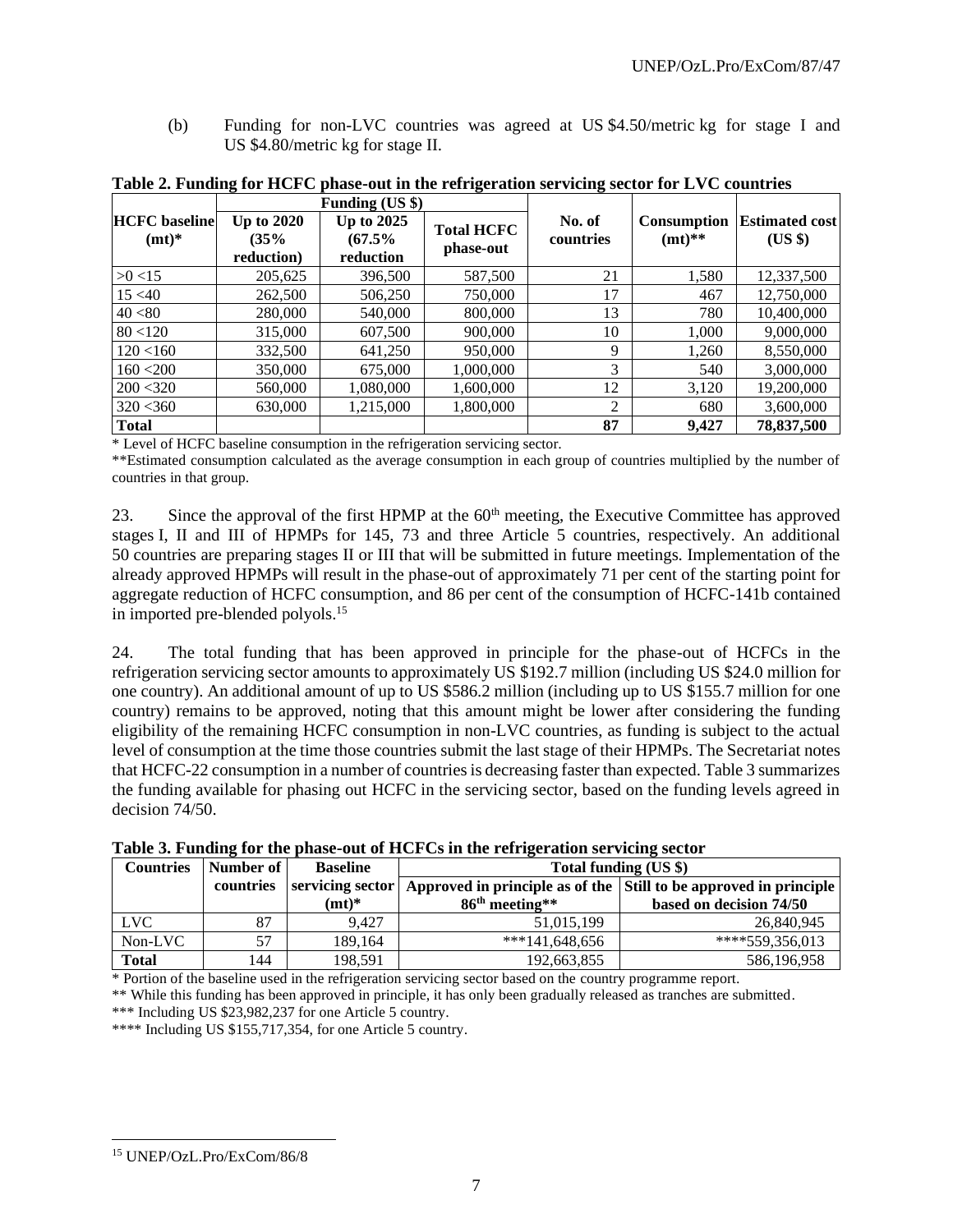#### Key achievements in the refrigeration servicing sector

25. Through the technical and financial assistance provided to the refrigeration servicing sector, measures have been put in place to ensure the long-term sustainability of the activities being implemented.<sup>16</sup> Specifically, Article 5 countries have:

- (a) Strengthened their national capacity related to customs and law enforcement authorities and their institutes, providing refrigerant identifiers and periodically updating the curricula of the training programmes for customs authorities;
- (b) Enhanced their institutional capacity, allowing for training to a large number of refrigeration technicians, providing training equipment and tools to vocational/training institutions, periodically updating the curricula of training programmes, and developing schemes to certify the competency of technicians to implement good servicing practices, in some cases including servicing of equipment using flammable and toxic refrigerants;
- (c) Established an infrastructure for recovery, recycling and in some cases, reclamation of refrigerants, mostly focused on HCFC-22; and
- (d) Promoted and participated in the development and/or adaptation of codes of good service practices and standards to facilitate the introduction of equipment based on low-GWP alternative technologies and the management of refrigerants.

## **Integrated HCFCs and HFCs compliance strategy for the refrigeration servicing sector<sup>17</sup>**

26. During the 2021 to 2030 period, it is expected that Article 5 countries will be simultaneously implementing projects for phasing out HCFCs and phasing down HFCs to meet their compliance obligations of both group of substances as shown in Table 4. After 2030, Article 5 countries will be implementing activities to phase down HFCs and monitor the sustainability of the HCFC phase-out. Therefore, the 2021-2030 period is of critical importance given the linkages between HCFCs and HFCs.

| <b>Description</b>                                   | <b>HCFC</b>                                                                                                                                                                 | <b>HFC</b>                                                                                                                                                                                                                                                                                                         |
|------------------------------------------------------|-----------------------------------------------------------------------------------------------------------------------------------------------------------------------------|--------------------------------------------------------------------------------------------------------------------------------------------------------------------------------------------------------------------------------------------------------------------------------------------------------------------|
| Baseline: aggregated<br>consumption of<br>substances | Annex C Group I (HCFC)                                                                                                                                                      | Annex F and (65 per cent of baseline) Annex C<br>Group I. Two different baselines and phase-out<br>schedules *                                                                                                                                                                                                     |
| Base years                                           | 2009, 2010                                                                                                                                                                  | Group 1: 2020, 2021, 2022<br>Group 2: 2024, 2025, 2026                                                                                                                                                                                                                                                             |
| Number of controlled<br>substances                   | 40, of which HCFC-22, HCFC-141b and<br>HCFC-142b represented over 99 per cent<br>of the total consumption                                                                   | 17 in Annex F Group I, 1 in Group II **<br>The most highly consumed are five pure<br>substances (mainly HFC-134a and to a lesser<br>extent HFC-152a, HFC-245fa, HFC-365mfc,<br>HFC-227ea), and four blends $(R-410A, R-407C,$<br>R-404A, R-507A), containing two or more of<br>HFC-32, HFC-125, HFC-134a, HFC-143a |
| Schedule                                             | Reduction steps:<br>$\bullet$ 2013–2014: 0 per cent of the baseline<br>$\bullet$ 2015–2019: 10 per cent of the baseline<br>$\bullet$ 2020–2024: 35 per cent of the baseline | Group 1:<br>$\bullet$ 2024–2028: 100 per cent of baseline<br>• 2029-2034: 90 per cent of baseline<br>$\bullet$ 2035–2039: 70 per cent of baseline<br>$\bullet$ 2040–2044: 50 per cent of baseline                                                                                                                  |

|  |  |  |  |  |  | Table 4. Compliance obligations for HCFCs and HFCs for Article 5 countries |
|--|--|--|--|--|--|----------------------------------------------------------------------------|
|--|--|--|--|--|--|----------------------------------------------------------------------------|

<sup>&</sup>lt;sup>16</sup> Document UNEP/OzL.Pro/ExCom/82/64 provides a comprehensive summary of the activities being implemented under the refrigeration servicing sector.

<sup>&</sup>lt;sup>17</sup> This section is extracted from document UNEP/OzL.Pro/ExCom/86/87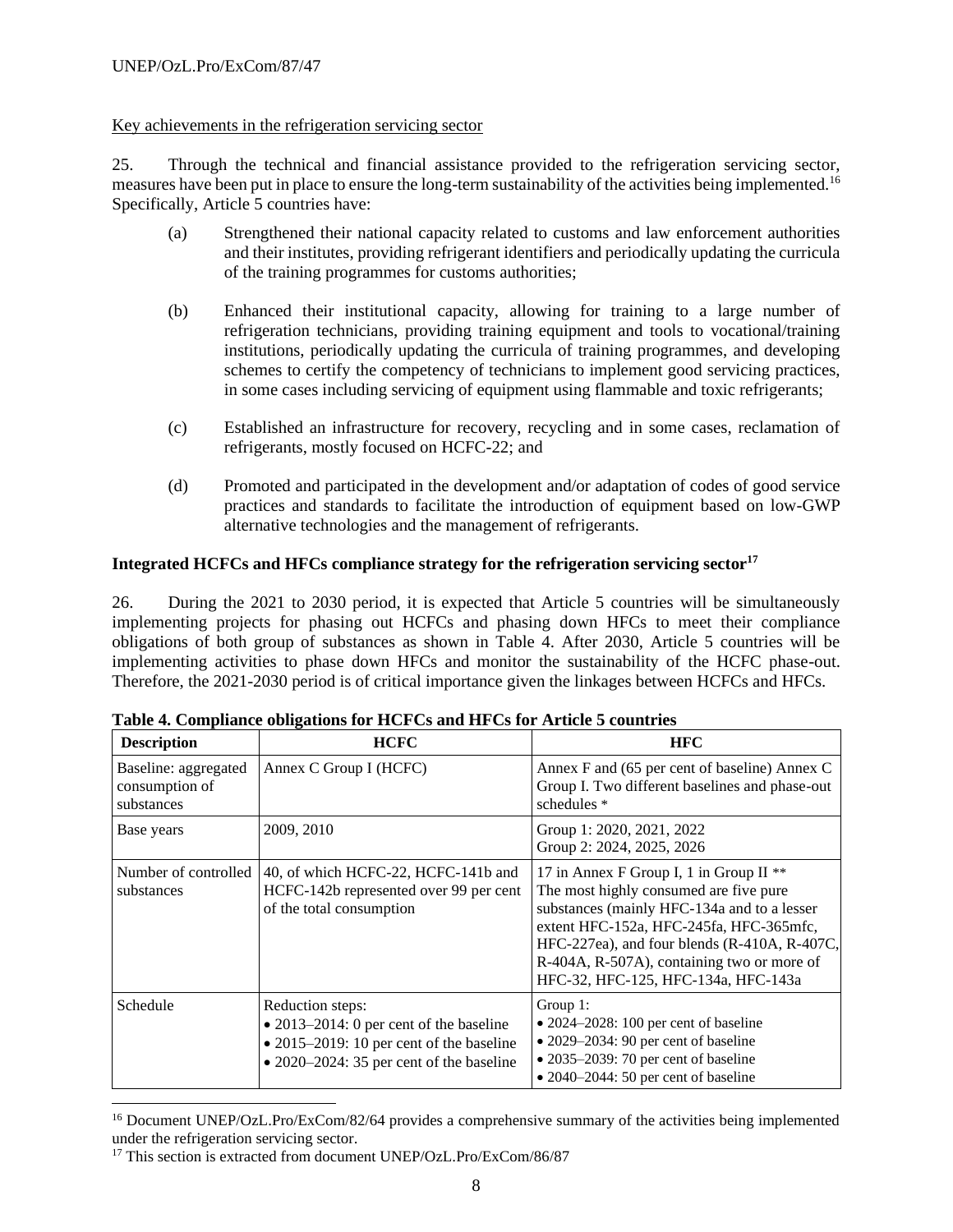| <b>Description</b> | <b>HCFC</b>                                                       | <b>HFC</b>                                                                                                                                                                                                                                                                                                                                                  |
|--------------------|-------------------------------------------------------------------|-------------------------------------------------------------------------------------------------------------------------------------------------------------------------------------------------------------------------------------------------------------------------------------------------------------------------------------------------------------|
|                    | • 2030, thereafter: 100 per cent reduction<br>for the baseline*** | • 2025–2029: 67.5 per cent of the baseline   • 2045 and thereafter: 20 per cent of baseline.<br>Group 2:<br>$\bullet$ 2028–2031: 100 per cent of baseline<br>$\bullet$ 2032–2036: 90 per cent of baseline<br>$\bullet$ 2037–2041: 80 per cent of baseline<br>$\bullet$ 2042-2046: 70 per cent of baseline<br>• 2047 and thereafter: 15 per cent of baseline |

\* Group 1 countries: all Article 5 countries except for the 10 countries in group 2. Group 2 countries: Bahrain, India, Islamic Republic of Iran, Iraq, Kuwait, Oman, Pakistan, Qatar, Saudi Arabia, and the United Arab Emirates.

\*\* HFC-23, with a GWP of 14,800, is mainly a by-product of the production of HCFC-22.

\*\*\*Countries may exceed that limit on consumption any year between 2030 and 2040 so long as the average annual consumption for such 10-year period does not exceed 2.5 per cent of the HCFC consumption baseline and provided that such consumption shall be restricted to specific uses determined by paragraph 8 (ter)(e) of Article 5 of the Montreal Protocol.

27. The overlapping schedules of HCFC phase-out and HFC phase-down presents an opportunity to develop an integrated cost-effective strategy that addresses the reduction of both groups of substances, using the existing infrastructure supported under the Multilateral Fund, and avoiding duplication of efforts.

28. Particularly for the refrigeration servicing sector, the majority of the activities already being implemented and planned for the phase-out of HCFCs<sup>18</sup> will have an impact on the reduction of consumption of HFCs. Additional efforts might be needed in the sector during the first years of the HFC phase-down for, *inter alia*:

- (a) Strengthening regulatory frameworks for refrigerant management through *inter alia*  updating the operational import/export licensing systems to include HFCs (which are currently not included in the existing Harmonized System), which should be in place by 1 January 2021 for Article 5 countries that have ratified the Kigali Amendment; establishing import/export quota systems; issuing regulations for the certification of technicians; limiting the access to refrigerants only to trained/certified technicians and licensed service workshops; labelling of refrigerants, record keeping, monitoring and reporting; and capacity building for authorities and stakeholders;
- (b) Developing, revising or adopting standards, codes and norms that could facilitate the adoption, operation, management and servicing of refrigeration technologies based on low-GWP refrigerants, noting that a large number of these refrigerants are flammable and/or toxic;
- (c) Strengthening and updating the mechanisms in place to report consumption and production (where applicable) of controlled substances, noting the increased amount and variety of controlled substances, which include a large portion of HFC-based blends, a wider set of applications where these substances are used (e.g., domestic refrigeration, mobile air-conditioning and a larger set of commercial refrigeration systems), as well as the measurement of compliance of HFC production and consumption in  $CO<sub>2</sub>$ -equivalent tonnes;
- (d) Reviewing and periodically updating the curricula of the training programmes for customs and enforcement officers, addressing the obligations under the Montreal Protocol including

<sup>18</sup> These activities are thoroughly described in document UNEP/OzL.Pro/ExCom/82/64 and include *inter alia:* training and certification of technicians, strengthening technical/vocational schools and refrigeration associations, refrigerant containment strategies, the distribution of basic equipment and service tools including recovery/recycling units, and the adoption of standards and codes of practice to facilitate the safe adoption of flammable and/or toxic low-GWP refrigerants.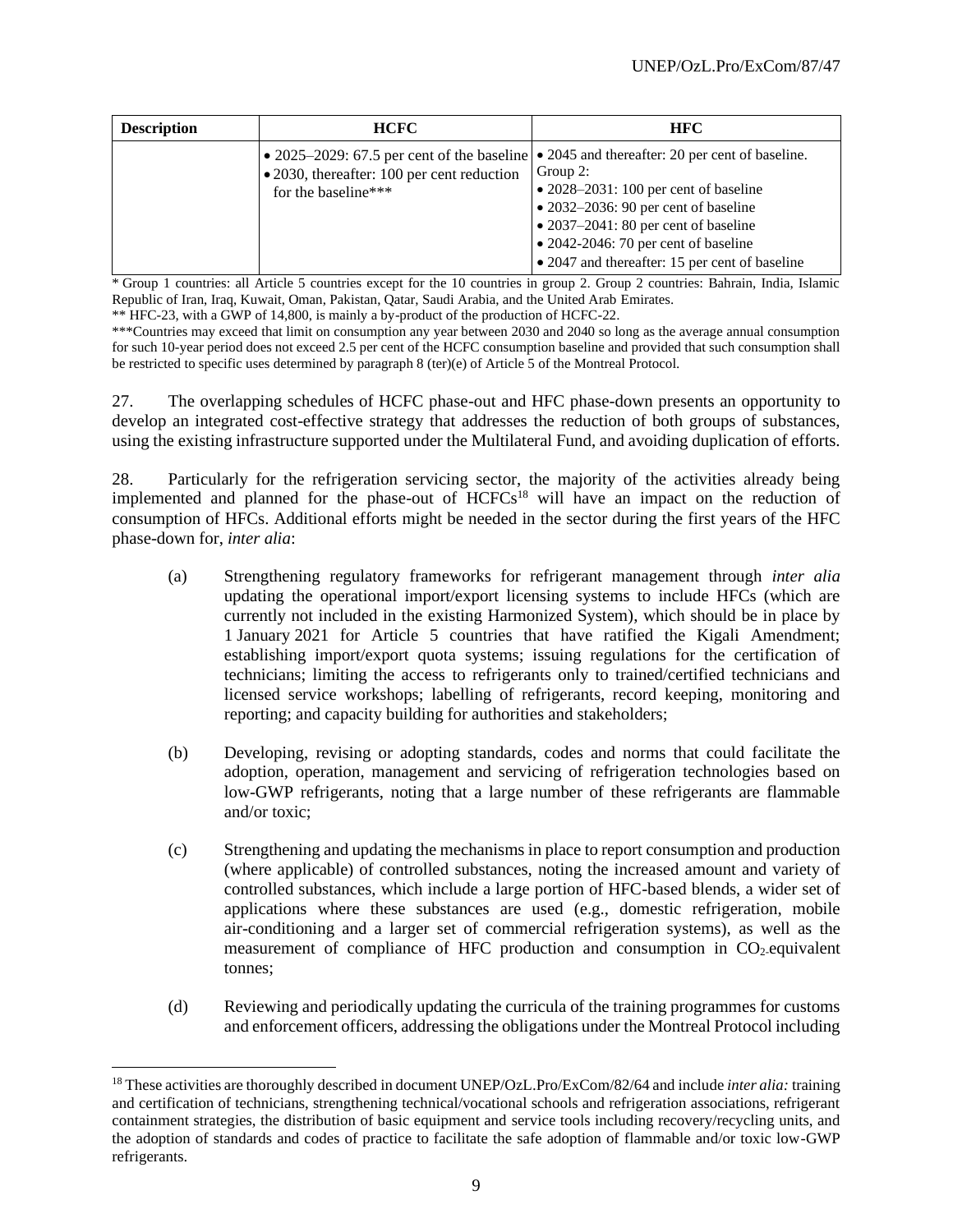its Kigali Amendment;

- (e) Strengthening the capacity of vocational training systems and certification bodies by periodically reviewing the curricula of the training programmes to address good servicing practices and safety issues related to the management of flammable and/or toxic refrigerants, noting the increasing number of more technologically advanced RAC equipment based on a variety of refrigerants with different operating characteristics related to pressure, flammability and toxicity; and strengthening RAC associations, ensuring their engagement in the implementation of activities related to the servicing sector;
- (f) Developing or strengthening self-sustained refrigerant containment strategies to ensure that installed refrigeration equipment can continue operating until end-of-life; assessing and start adapting the existing infrastructure for recovering, recycling and reclaiming refrigerants to operate with a wider set of RAC systems, refrigerants and blends;
- (g) Strengthening technical support for the assembly, installation and initial-refrigerant-charge sub-sector as it could influence the introduction of technologies in local markets; and
- (h) Combining the funding from HCFC phase-out and HFC phase-down to implement more comprehensive, longer-term activities that will have a broader impact; reducing the number of funding tranches being concurrently implemented, with lower transaction costs for reporting and verifications.

29. Additional activities in the refrigeration servicing sector will be dependent on the priorities established by each Article 5 country. Annex I presents an overview of potential modalities for integrating HCFC phase-out and HFC phase-down activities in the sector.

#### Additional ongoing discussions related to the refrigeration servicing sector

30. In adopting the Kigali Amendment, the Parties asked the Executive Committee to increase in relation to the servicing sector, the funding available under decision 74/50 for LVC countries when needed for the introduction of alternatives to HCFCs with low- and/or zero-GWP refrigerants and maintaining energy efficiency in the servicing/end-user sector (paragraph 16 of decision XXVIII/2). From the 82<sup>nd</sup> to the 84th meetings, the Executive Committee held discussions on this matter, as summarized in document UNEP/OzL.Pro/ExCom/86/92<sup>19</sup> submitted to the 86<sup>th</sup> meeting. In that document, the Secretariat had invited the Executive Committee if it wishes to consider the information and analysis contained in the present document, while finalising its discussions on the ways to operationalize paragraph 16 of decision XXVIII/2, and paragraph 2 of decision XXX/5, given the close relationship between the two documents.

31. In this regard, the Secretariat notes that if additional funding would be provided under HPMPs, the activities related to maintaining energy efficiency in the servicing/end-user sector would be applicable only for HCFC-based equipment. However, if the additional funding would be provided following an integrated approach for HCFC phase-out and HFC phase-down, the funding would be applicable for all RAC equipment in operation (i.e., HCFC- and HFC-based refrigerants).

32. Also, in adopting the Kigali Amendment, the Parties asked the Executive Committee to consider funding the cost-effective management of stockpiles of used or unwanted controlled substances, including destruction (paragraph 24 of decision XXVIII/2).<sup>20</sup> At its 84<sup>th</sup> meeting, the Committee *inter alia* requested the Secretariat to prepare for the 85th meeting a synthesis report describing best practices and ways for the

<sup>&</sup>lt;sup>19</sup> The document has been resubmitted to the  $87<sup>th</sup>$  meeting as document UNEP/OzL.Pro/ExCom/87/50.

<sup>&</sup>lt;sup>20</sup> Discussions on the issue of the disposal of unwanted controlled substances has been taken up since the  $78<sup>th</sup>$  meeting in the context of the development of the cost guidelines for the phase-down of HFCs.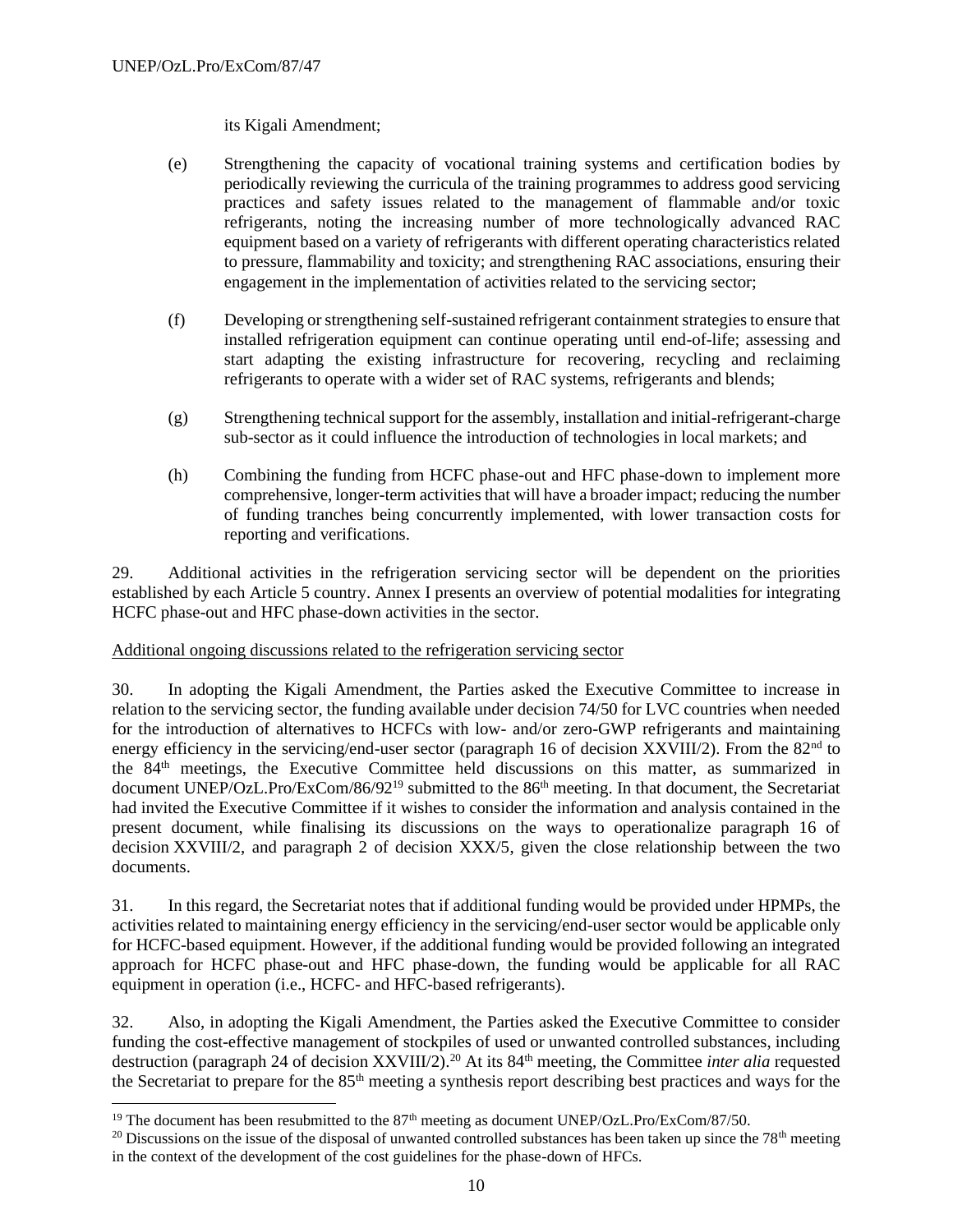Executive Committee to consider operationalizing paragraph 24 of decision XXVIII/2, taking into account, the final report on the evaluation of the pilot demonstration projects on ODS disposal and destruction,<sup>21</sup> and the synthesis report on pilot ODS disposal projects;<sup>22</sup> other relevant projects implemented in HPMPs; lessons learned from existing infrastructure and policies that could be used to establish the cost-effective management of stockpiles of used or unwanted controlled substances; and external funding opportunities and existing disposal programmes and partnerships (decision 84/87(b)).

33. In response to decision 84/87(b), document UNEP/OzL.Pro/ExCom/86/90<sup>23</sup> was submitted to the 86<sup>th</sup> meeting. The document notes that the majority of activities already being implemented in the refrigeration servicing sector under ongoing HPMPs and future HFC phase-down plans provide opportunities for considering the development of an integrated approach for the sustainable and cost-effective management of unwanted controlled substances to prevent harmful emissions to the environment. Including a strategy for the environmentally sound management of waste ODS and other controlled substances when economically feasible will ensure that all aspects of management of the refrigerant until its disposal are fully considered.

## **Modalities and levels of funding for HFC phase-down in the refrigeration servicing sector (stage I)**

34. The modality and levels of funding proposed for the phase-down of HFCs in the refrigeration servicing sector, are based on the extensive analysis and information contained in the various documents that have been considered by the Executive Committee (listed under the Background section of the present document), and the review of all the projects related to the servicing sector that have been approved, in particular under the HPMPs. Specifically, the following facts were considered:

- (a) The need to meet the freeze (all Article 5 countries) and the 10 per cent reduction (all Article 5 group 1 countries) on HFC consumption where the actual levels of HFCs consumption, type of HFCs (pure or contained in blends) being consumed and their sectoral distribution, are unknown, and the HFC baselines for compliance cannot be reliably forecast;
- (b) The relevance of the servicing sector during the 2020-2030 period, noting that for the majority of Article 5 countries the remaining HCFC consumption is solely or mainly used for servicing RAC equipment. Furthermore, HFC phase-down activities in this sector are expected to be necessary for the majority of LVC countries and several non-LVC countries to meet their compliance obligations, as HFCs are solely used for servicing RAC equipment;
- (c) The full utilization of the regulatory framework and the training infrastructure that has been established since the inception of the Multilateral Fund and strengthened and expanded during the phase-out of HCFCs. This include *inter alia* the training/vocational institutions for customs officers and refrigeration technicians that have been supported with equipment, tools and refrigerant identifiers, and strengthened with updated curricula including good servicing practices and, in many cases, proper handling of flammable and toxic refrigerants; the customs and enforcement officers that have been trained; and the service technicians that have been trained in good service practices and the proper handling of flammable and toxic refrigerants, and equipped with basic service tools;
- (d) The demonstrated benefits for Article 5 countries of implementing an integrated strategy in the refrigeration servicing sector that addresses the reduction of HCFCs and HFCs,

<sup>21</sup> UNEP/OzL.Pro/ExCom/84/11

<sup>22</sup> UNEP/OzL.Pro/ExCom/82/21

<sup>&</sup>lt;sup>23</sup> The document has been resubmitted to the  $87<sup>th</sup>$  meeting as document UNEP/OzL.Pro/ExCom/87/48.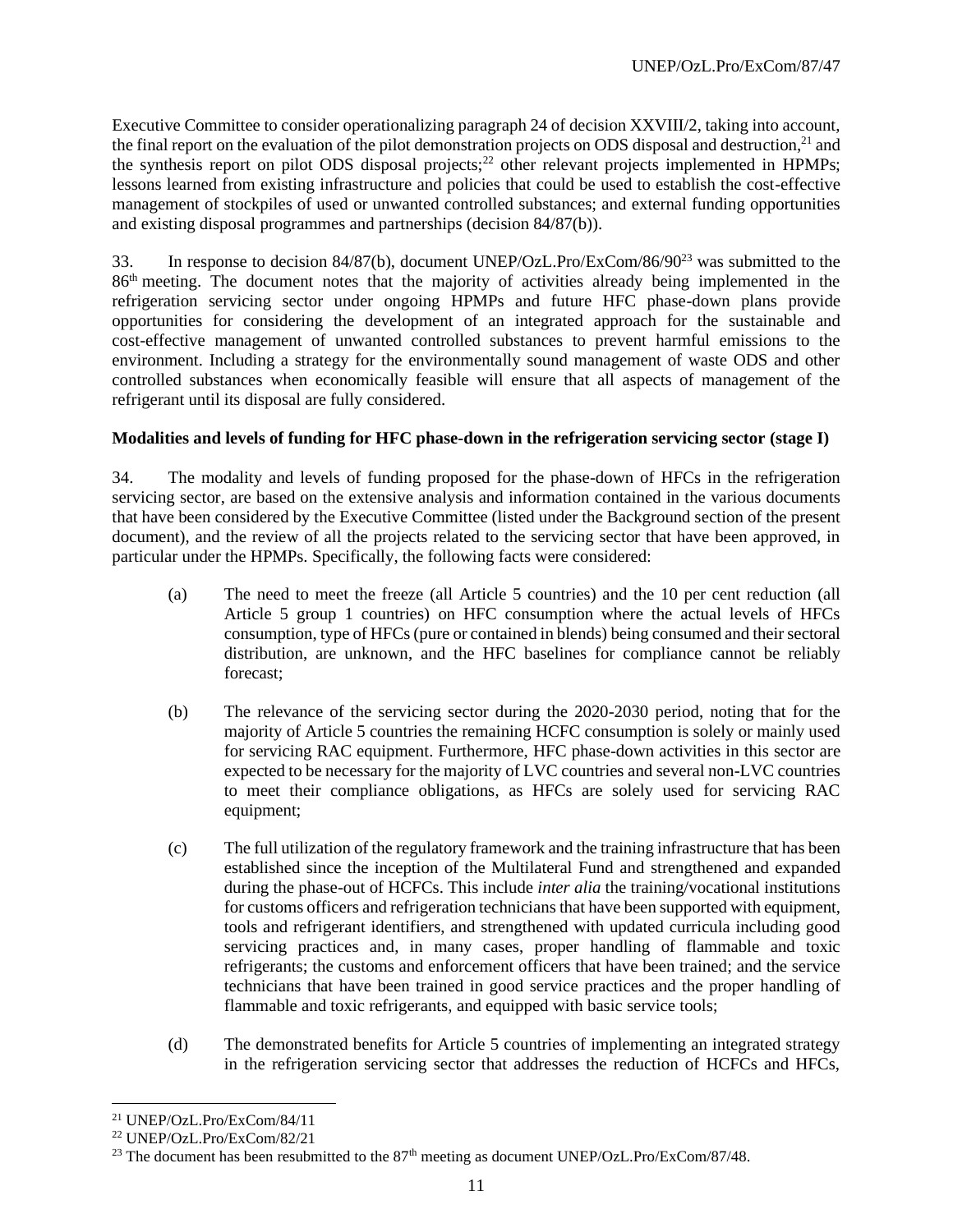through a comprehensive plan that combines ozone and climate benefits and the funding from HCFC phase-out and HFC phase down, following a performance-based multi-staged approach, rather than a set of stand-alone activities in the absence of a holistic approach for the refrigeration servicing sector;<sup>24</sup> and

(e) The level of funding available during the 2021-2030 period for phasing out HCFCs in the refrigeration servicing sector in all Article 5 countries. As previously explained and shown in Table 3, US \$51.0 million has been approved in principle to LVC countries (with a large portion already disbursed) and US \$26.8 million is yet to be approved. For non-LVC countries, US \$141.6 million has been approved in principle (and only part of it already disbursed), and up to US  $$559.4$  million<sup>25</sup> is yet to be approved.

35. Taking into consideration the above facts, the Secretariat assessed several modalities and levels of funding for HFC phase-down in the refrigeration servicing sector, as described below.

## Modality 1

36. Given the uncertainties related to the cost of additional efforts to be undertaken to reduce HFC consumption to achieve the 10 per cent reduction target while completing the phase-out of HCFCs, one modality considered, similar to that followed prior to the approval of the first RMPs, was to approve stand-alone activities that would be required to phase-down the consumption of HFCs, at a funding level commensurate to the activity being submitted.

37. This modality could help ensure that Article 5 countries present in a sound manner the additional effort required for HFC phase-down and its associated cost. However, it would limit following a holistic strategy where similar activities to phase out HCFCs and phase down HFCs could be integrated and implemented (e.g., integrating HFC considerations in ongoing training programmes for phasing down HCFCs would be more cost-effective than implementing a new separate training programme only for HFCs). Furthermore, a stand-alone approach in the current context would generate difficulties in assessing the impact of different project components, and would substantially increase the administrative workload of the Multilateral Fund institutions on individual review, approval and monitoring of separate activities.

#### Modality 2

38. Another modality considered was grouping Article 5 countries according to their HCFC baselines for compliance (used as a proxy in the absence of estimated/calculated HFC baselines), without differentiating LVC countries from non-LVC countries, with increasing funding levels proportional to increases in their HCFC baselines. This modality is similar to the approach used for the phase-out of HCFCs for LVC countries in decision 60/44 (for stage I of the HPMPs) and decision 74/50 (for subsequent stages), and extended to non-LVC countries instead of using a unique cost-effectiveness threshold (e.g., US \$4.80/kg) applicable to the HCFC consumption in the refrigeration servicing sector eligible for funding.

39. This modality would allow for the development of a holistic strategy for addressing the phase-out of HCFCs and the phase-down of HFCs, for implementing a number of common activities addressing the two groups of controlled substances, avoiding duplication of efforts (and thus costs), and streamlining the administrative workload of the Multilateral Fund institutions.

40. Although this would be the preferred modality for funding, at present, in the absence of the estimated/established HFC baselines for compliance and the sectoral distribution of HFCs in the various

<sup>&</sup>lt;sup>24</sup> Paragraph 65 of document UNEP/OzL.Pro/ExCom/86/87 describes in detail the benefits associated with an integrated strategy in the refrigeration servicing sector.

<sup>25</sup> Including up to US \$155.7 million for one country.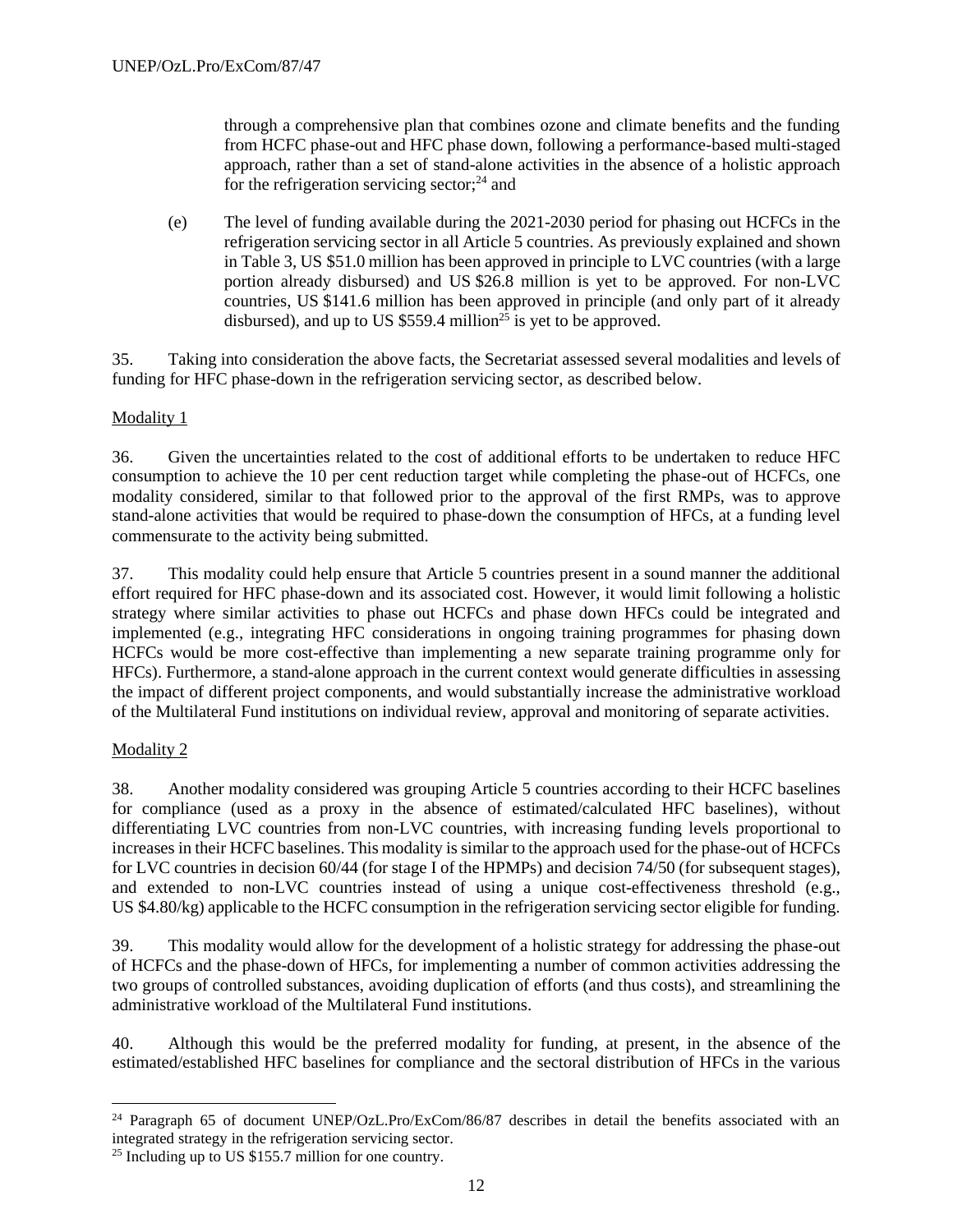applications, it is not possible to have a meaningful grouping of Article 5 countries (especially in the case of non-LVC countries) and establish the associated funding levels to achieve compliance with the control obligations set under the Kigali Amendment.

41. Furthermore, after 2030 Article 5 countries would have phased-out HCFCs<sup>26</sup> and activities in the refrigeration servicing sector would only be associated to the phase-down of HFCs; at that time, a thorough assessment of the modalities and levels of funds for phasing down HFC consumption in the servicing sector in future stages should be undertaken based on the remaining HFC phase-down needed and the scenario of HFC uses and alternatives available in the market.

## Modality 3

42. This modality considered extending the modality of funding agreed under decision 74/50 for the first stage of HFC phase-down plans when HCFC phase-out and HFC phase-down overlap.<sup>27</sup> In the absence of estimated/established HFC baselines, LVC countries were grouped according to their HCFC baselines (eight groups) with associated funding levels; and non-LVC countries with their HCFC baselines below 25,000 mt were all considered in one group, irrespective of their HCFC baselines, with funding for phase-out activities provided at a fixed cost effectiveness. Funding for Article 5 countries with HCFC baseline above 25,000 mt would be considered on a case-by-case basis. Similar to the previous modality, this modality would allow for the development of a holistic HCFC phase-out/HFC phase-down strategy, for implementing several activities addressing the two groups of controlled substances, avoiding duplication of efforts, and streamlining the administrative workload of the Fund institutions.

43. In the absence of the estimated/established HFC baselines and the sectoral distribution of HFCs, this is the preferred modality to meet the freeze and the 10 per cent reduction of the HFC baselines, as the grouping of countries and associated funding levels of the ongoing HPMPs will remain, facilitating the integration of the phase-down/phase-out activities in the servicing sector.

44. For LVC countries, the Secretariat considered that additional funding could be up to 15 per cent of the overall funding agreed under decision 74/50, on the understanding that the LVC countries commit to meet the freeze and the 10 per cent reduction of their HFC baselines. This funding, which is around one and a half times the funding approved to meet the 10 per cent reduction on HCFC consumption under decision 60/44, will allow LVC countries to address the challenges described in the documents related to the refrigeration servicing sector and the integrated/parallel implementation of the HCFC phase-out/HFC phase-down referred to under section Background above, and summarized in the present document.

45. In addition, within these funding levels, the request by the Parties under paragraph 16 of decision XXVIII/2 (i.e., introduction of alternatives to HCFCs with low- and/or zero-GWP refrigerants and maintaining energy efficiency in the servicing/end-user sector) could be addressed.

46. Table 5 shows the level of funding proposed for stage I of the HFC phase-down plans for LVC countries.

| Table 5. Funding levels proposed for stage I of the first phase-down plans in EVC countries (OS $\phi$ ) |                               |                     |                     |            |                      |
|----------------------------------------------------------------------------------------------------------|-------------------------------|---------------------|---------------------|------------|----------------------|
| <b>Baseline</b>                                                                                          | <b>HCFC</b> phase-out funding |                     | <b>Maximum HFC</b>  | Number of  | <b>Total funding</b> |
| (mt)                                                                                                     | Total                         | <b>Stage I: 10%</b> | phase-down funding  | countries* | stage I of HFC       |
|                                                                                                          | $-decision 74/50)$            | $-decision 60/44)$  | <b>Stage I: 10%</b> |            | phase-down           |
| >0<15                                                                                                    | 587,500                       | 51,700              | 88.125              |            | 1,850,625            |
| 15 < 40                                                                                                  | 750,000                       | 66,000              | 112.500             |            | 1.912.000            |

**Table 5. Funding levels proposed for stage I of the HFC phase-down plans in LVC countries (US \$)**

<sup>&</sup>lt;sup>26</sup> Between 2030 and 2040, some Article 5 countries may import HCFCs for the servicing tail in line with paragraph 8 (ter)(e) of Article 5 of the Montreal Protocol.

 $^{27}$  Article 5 group 1 countries, which include all LVC countries will need to achieve the 10 per cent reduction of their HFC consumption baseline by 2029 and Article 5 group 2 countries by 2032.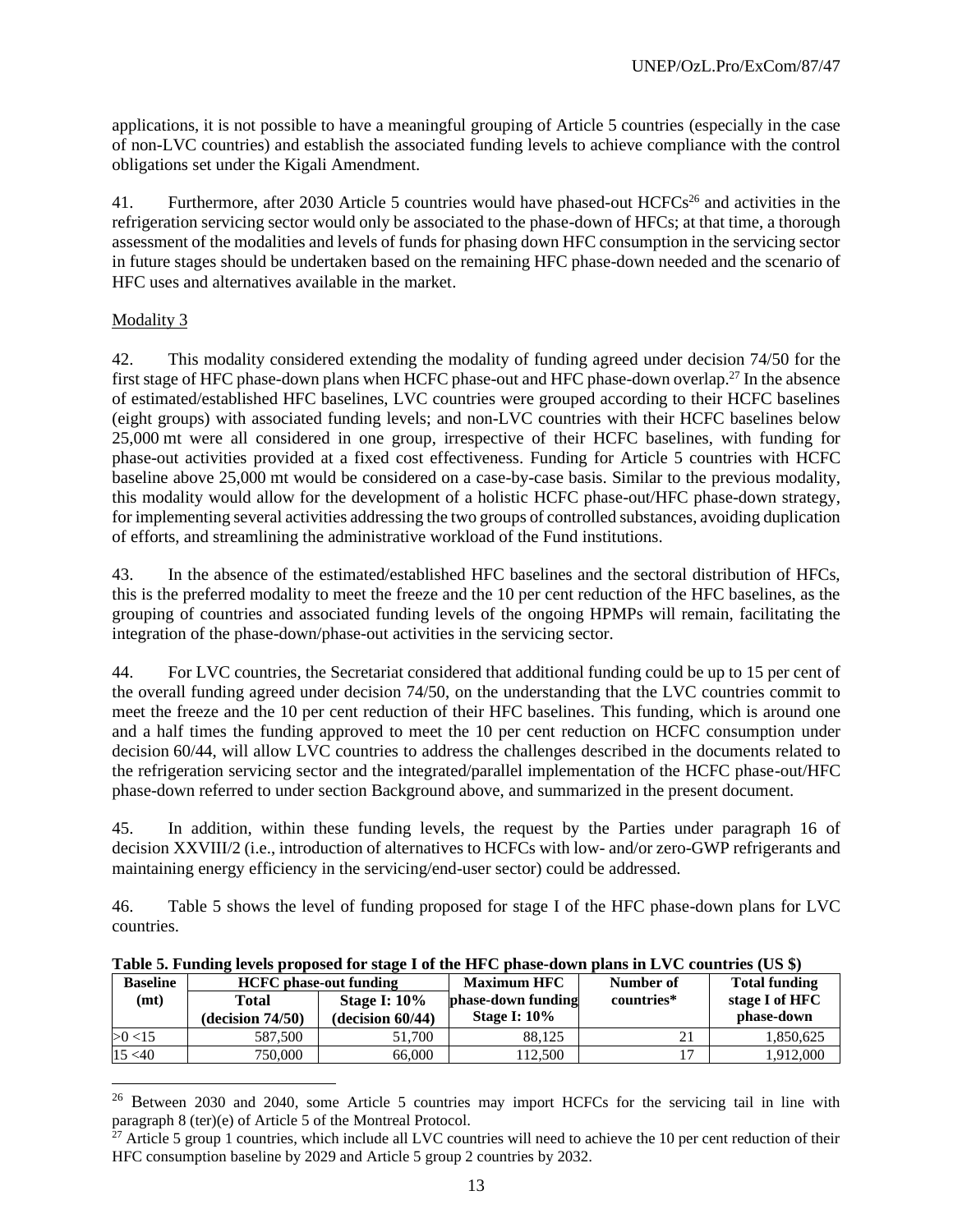| <b>Baseline</b> | <b>HCFC</b> phase-out funding |                     | <b>Maximum HFC</b>  | Number of  | <b>Total funding</b> |
|-----------------|-------------------------------|---------------------|---------------------|------------|----------------------|
| (mt)            | Total                         | <b>Stage I: 10%</b> | phase-down funding  | countries* | stage I of HFC       |
|                 | (decision 74/50)              | $-decision 60/44)$  | <b>Stage I: 10%</b> |            | phase-down           |
| 40 < 80         | 800,000                       | 88,000              | 120,000             | 13         | 1,560,000            |
| 80 < 120        | 900,000                       | 99,000              | 135,000             | 10         | 1,350,000            |
| 120 < 160       | 950,000                       | 104.500             | 142,500             | Q          | 1,282,500            |
| 160 < 200       | 1.000.000                     | 110.000             | 150,000             | 2          | 450,000              |
| 200 < 320       | 1,600,000                     | 176.000             | 240,000             | 12         | 2,880,000            |
| 320 < 360       | 1.800.000                     | 198,000             | 270,000             | ↑          | 540,000              |

\*Seven non-LVC countries (Benin, Burkina Faso, Democratic Republic of the Congo, Ecuador, Gabon, Madagascar and Togo), requested funding similar to countries with an HCFC baseline between 320 and 360 mt.

47. For many non-LVC countries, it could be expected that compliance with the freeze and the 10 per cent reduction of the HFC baseline could be met solely or mostly through the conversion of manufacturing enterprises. Given that non-LVC countries will be extensively implementing activities in the refrigeration servicing sector to meet their last HCFC compliance targets, and notwithstanding the funding still not being disbursed or yet to be approved under future stages of their HPMPs (estimated at US \$559.3 million<sup>28</sup>), it would be relevant to approve additional funding for addressing the phase-down of HFCs in the servicing sector as the impact of integrating both groups of substances into a holistic strategy would have a substantive impact on the activities being implemented, and will favour the adoption of low-GWP alternatives during the overlapping period, resulting in lower consumption of HFCs that would have been needed for servicing HFC-based RAC equipment. In addition, the funding would help non-LVC countries start addressing, where needed, those applications not addressed during HCFC phase-out and where growth of HFC consumption needs to be curtailed.

48. Accordingly, taking into consideration the robust set of ongoing activities in the refrigeration servicing sector and the level of funds already approved and available to be approved under the last stages of the HPMPs to non-LVC countries, the Secretariat proposes additional funding of up to US \$3.20/metric kg<sup>29</sup> for phasing down HFCs used in the refrigeration servicing sector by non-LVC countries for stage I of the HFC phase-down plans (i.e., the overlapping period between HCFC phase-out and HFC phase-down), on the understanding that the tonnage associated with the funding approved will be deducted from the starting point for aggregate consumption of HFCs, that this amount would be applicable only during the overlapping period and will be reviewed for future stages upon an assessment of needs for the refrigeration servicing sector to be undertaken in 2028 when HFC baselines will be already established, the sectoral distribution of HFCs will be already known and the scenario of alternatives to HFCs will have evolved.

49. During the HCFC phase-out, seven non-LVC countries, where the majority of the HCFC consumption was related to the refrigeration servicing sector, decided to request funding based on the funding levels for LVC countries with HCFC baseline between 320 and 360 mt, agreed under decision 74/50. At present, it is not known whether the HFCs consumption in those seven countries (or possibly in other non-LVC countries) would be related only to the refrigeration servicing sector or if a significant HFC consumption would be related to the manufacturing sector. For all these non-LVC countries which will achieve the 10 per cent reduction in HFC consumption only through activities in the refrigeration servicing sector, the Secretariat suggests funding for stage I of the HFC phase-down up to US \$270,000, i.e., the funding level for LVC countries with HCFC baseline between 320 and 360 mt.

<sup>28</sup> Including up to US \$155.7 million for one country.

<sup>&</sup>lt;sup>29</sup> This value, which corresponds to two thirds of the US \$4.80/kg funded for HCFC, reflects the savings to be achieved by integrating part of the initial HFC phase-down activities within ongoing activities in the HPMPs.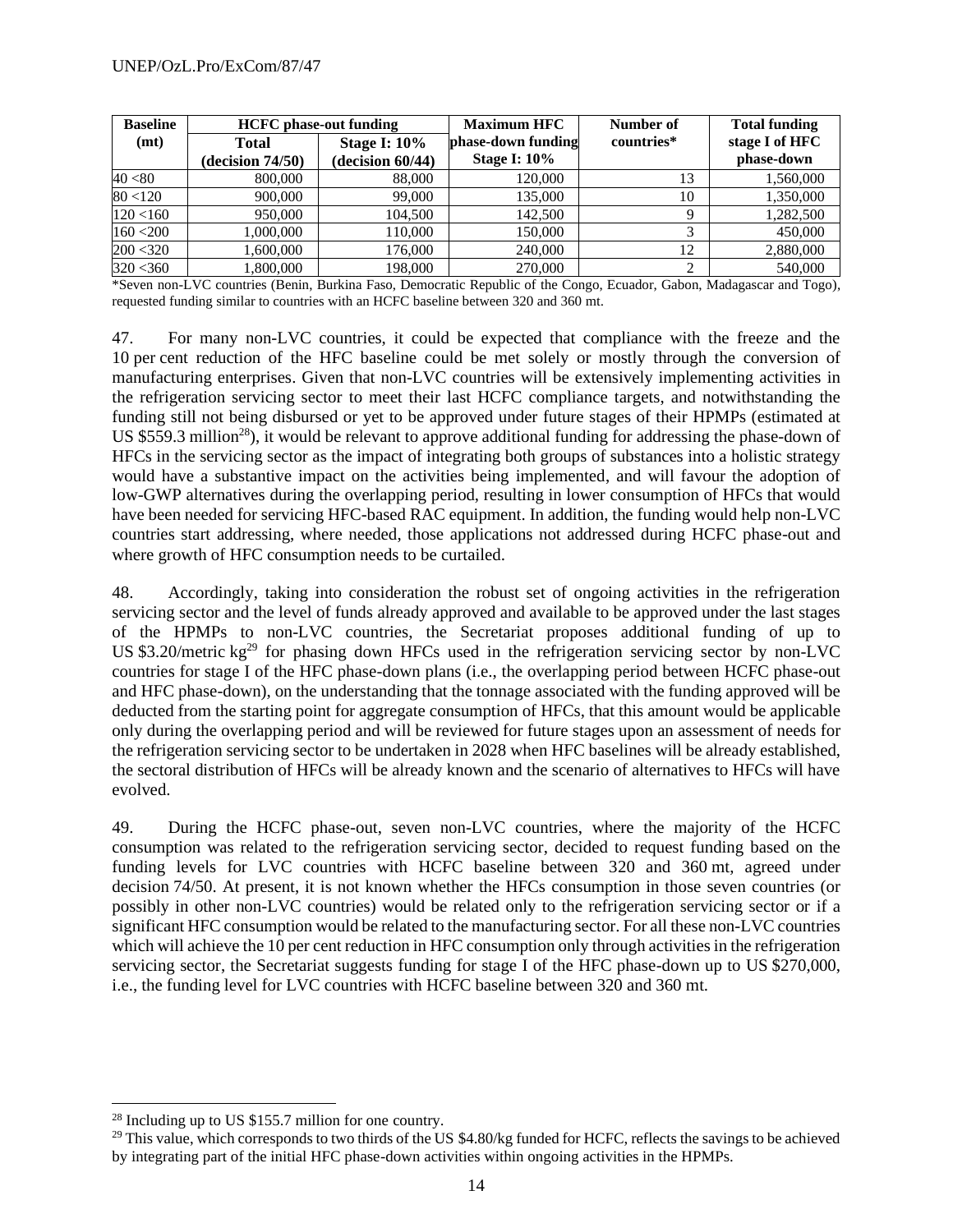Revision of the modalities and levels of funding

50. The modalities and levels of funding being proposed in the present document are only related to the period of 2021-2030, where Article 5 countries will be phasing out HCFCs and phasing down HFCs, simultaneously. These funding levels would not set a precedent for the total funding that would be required in the refrigeration servicing sector post 2030. After 2030, when countries will be phasing down only HFCs, the modalities and funding levels for activities in the refrigeration servicing sector would need to be thoroughly assessed, noting that HFC baselines will be already established, the sectoral distribution of HFCs will be already known and the scenario of alternatives to HFCs will have evolved. The funding levels approved for the period 2021 to 2030 will be included in the overall funding level for the entire refrigeration servicing sector. The Executive Committee may wish to consider requesting the Secretariat to prepare this analysis at the last meeting of 2028.

# **RECOMMENDATION**

- 51. The Executive Committee may wish to consider:
	- (a) Noting the analysis of the level and modalities of funding for HFC phase-down in the refrigeration servicing sector, contained in document UNEP/OzL.Pro/ExCom/87/47;
	- (b) Applying the following principles with regard to the eligible incremental costs for stage I of the HFC phase-down in the refrigeration servicing sector for the period 2021-2029 for Article 5 group 1 countries, and 2021-2032 for Article 5 group 2 countries, all of which are non-low-volume-consuming (LVC) countries, on the understanding that the funding levels specified below would be revised for activities submitted for future HFC phase-down stages when activities under HCFC phase-out management plans (HPMPs) were completed:
		- (i) Article 5 countries with total HCFC consumption baseline of up to 360 metric tonnes (mt) must include in their HFC phase-down plans, as a minimum:
			- a. A commitment to meeting, without further requests for funding at least the 10 per cent reduction step in HFC consumption in line with the compliance schedule of the Montreal Protocol, and restricting imports of HFC-based equipment if necessary to achieve the compliance schedule and to support relevant phase-out activities;
			- b. Mandatory reporting, by the time funding tranches for the HFC phase-down plans were requested, on the implementation of activities undertaken in the refrigeration servicing sector and in the manufacturing sector, when applicable, in the previous tranche, as well as a comprehensive annual work plan for the implementation of the activities associated with the next tranche; and
			- c. A description of the roles and responsibilities of major stakeholders, as well as the lead implementing agency and the cooperating agencies, where applicable;
		- (ii) Article 5 countries that have a total HCFC consumption as specified in sub-paragraph (b)(i) above will be provided funding consistent with the level of consumption in the refrigeration servicing sector, as shown in the table below, on the understanding that project proposals will still need to demonstrate that the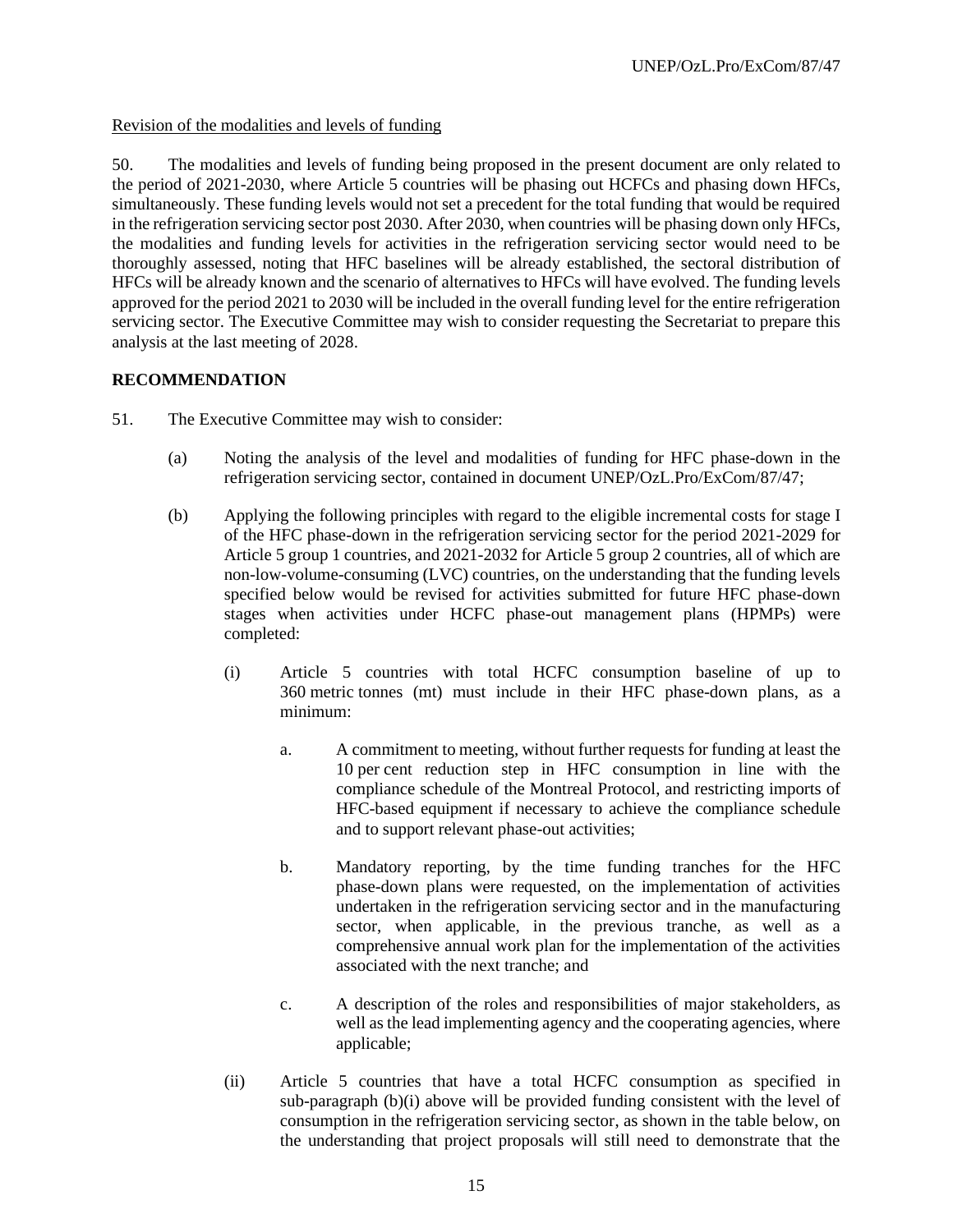| <b>Baseline</b> (mt) | Funding (US \$) |
|----------------------|-----------------|
| >0<15                | 88,125          |
| 15 < 40              | 112,500         |
| 40 < 80              | 120,000         |
| 80 < 120             | 135,000         |
| 120 < 160            | 142,500         |
| 160 < 200            | 150,000         |
| 200 < 320            | 240,000         |
| 320 < 360            | 270,000         |

funding level is necessary to achieve at least the HFC 10 per cent reduction target:

- (iii) Article 5 countries that have total HCFC consumption above 360 mt and below 25,000 mt that clearly demonstrate that they require assistance in the refrigeration servicing sector to comply at least with the 10 per cent reduction step in HFC consumption in line with the compliance schedule of the Montreal Protocol, will be provided funding at a level up to US \$3.20/metric kg, which will be deducted from their starting point for aggregate reductions in HFC consumption;
- (iv) Article 5 countries referred to in paragraph (b)(iii) above that could achieve the 10 per cent reduction step in HFC consumption in line with the compliance schedule of the Montreal Protocol, only through activities in the refrigeration servicing sector, could receive funding up to the level determined for LVC countries with HCFC baseline between 320 and 360 mt as specified in sub-paragraph (b)(ii) above, on the understanding that they must include in their HFC phase-down plans, as a minimum the requirements described in sub-paragraph (b)(i) above; and
- (v) Funding for Article 5 countries that have a total HCFC consumption baseline above 25,000 mt will be considered on a case-by-case basis;
- (c) Including the principles referred to in sub-paragraph (b) in the draft cost guidelines for the phase-down of HFCs and revising these principles in 2028 for the funding of future stages of HFC phase-down plans; and
- (d) Whether to add the increase of funds agreed in the discussion of document UNEP/OzL.Pro/ExCom/87/50 on ways to operationalize paragraph 16 of decision XXVIII/2, and paragraph 2 of decision XXX/5, to the approval of stage I of the HFC phase-down instead of the HPMP, noting that the activities proposed for such increase of funds will benefit both HCFC phase-out and HFC phase-down through introduction of alternatives with low and zero GWP to HFC and maintain energy efficiency also in the servicing/end-user sector for LVC countries.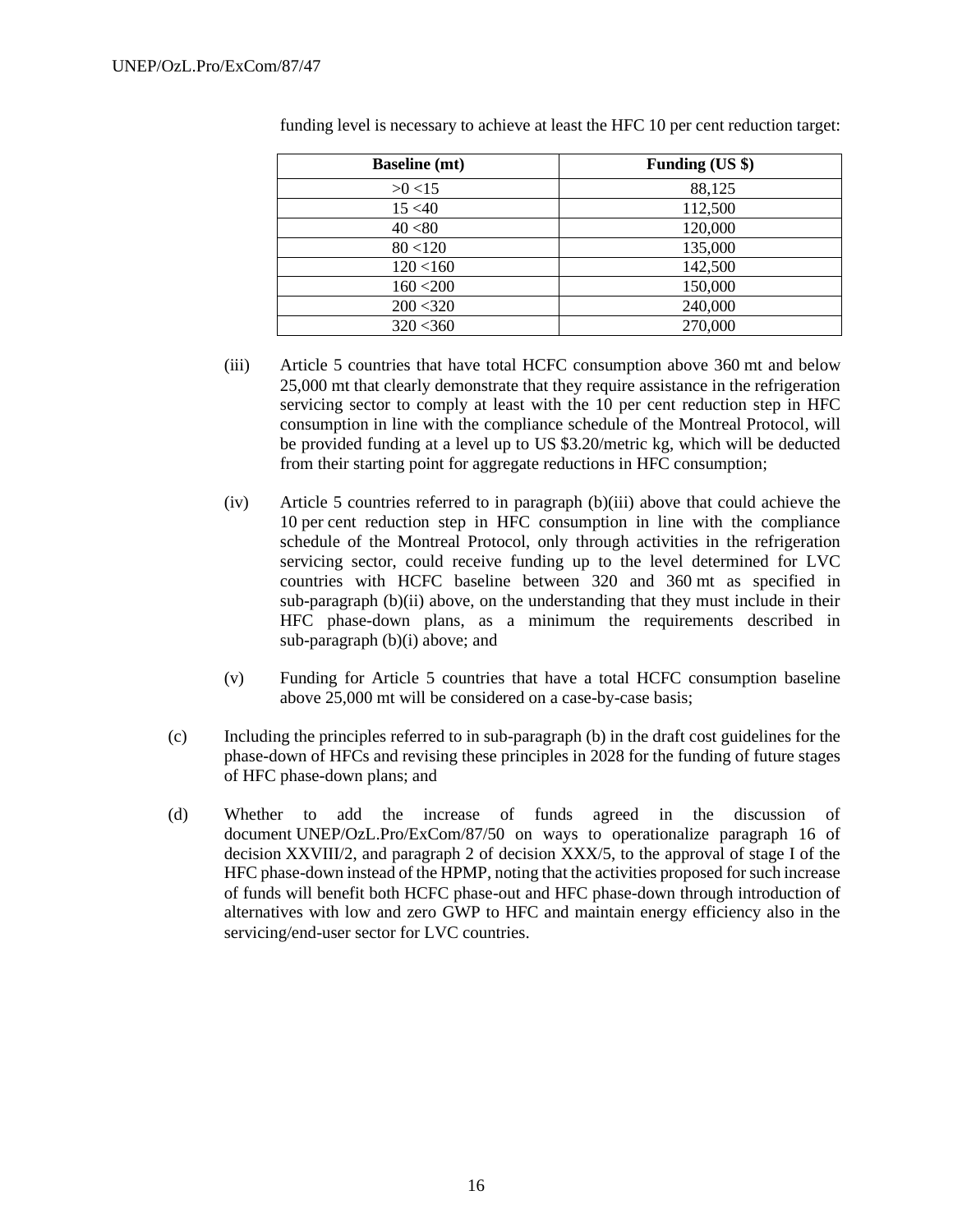#### **Annex I**

# **AN OVERVIEW OF POTENTIAL MODALITIES FOR INTEGRATING HCFC PHASE-OUT AND HFC PHASE-DOWN ACTIVITIES IN THE REFRIGERATION SERVICING SECTOR**

| Categories*                                                                                                                                 | <b>Target</b>                                                                                                           | <b>Covered under HPMP</b>                                                                                                                                                                                                                                                                                                                                                                                                                                                                                                                                                                             | <b>Possibility of integration</b>                                                                                                                                                                                                                                                                                                                                                                                                                                                                                                                                                                                                                                                                                                                                                   |
|---------------------------------------------------------------------------------------------------------------------------------------------|-------------------------------------------------------------------------------------------------------------------------|-------------------------------------------------------------------------------------------------------------------------------------------------------------------------------------------------------------------------------------------------------------------------------------------------------------------------------------------------------------------------------------------------------------------------------------------------------------------------------------------------------------------------------------------------------------------------------------------------------|-------------------------------------------------------------------------------------------------------------------------------------------------------------------------------------------------------------------------------------------------------------------------------------------------------------------------------------------------------------------------------------------------------------------------------------------------------------------------------------------------------------------------------------------------------------------------------------------------------------------------------------------------------------------------------------------------------------------------------------------------------------------------------------|
| Policy development and<br>implementation                                                                                                    | Government<br>institutions                                                                                              | Operational HCFC import//export licensing and quota systems<br>established. Additional regulatory measures in the refrigeration<br>servicing sector promulgated depending on the country.                                                                                                                                                                                                                                                                                                                                                                                                             | In most countries, the basic regulations so far cover only to HCFCs<br>(such as the licensing and quota system and bans on equipment<br>containing HCFC). Additional work will be required to identify<br>additional importers/distributors/users of HFCs, to start recording data<br>in a systematic manner and to ensure the establishment of a regulatory<br>framework that also addresses HFCs.                                                                                                                                                                                                                                                                                                                                                                                 |
| Training of customs<br>officers and prevention<br>of illegal trade of HFCs                                                                  | Customs departments,<br>customs officers.<br>enforcement officers<br>from other<br>government<br>departments, importers | Regular customs training on control of HCFCs provided. Custom<br>departments strengthened with equipment (identifiers), these<br>identifiers may also operate with most common HFCs. Contents of<br>training on HCFC control included in the training curricula of customs<br>departments. Capacity has been created (or is being created) for the<br>customs departments to continue providing HCFC training in their<br>regular training programme provided to officers. However, this<br>training has so far not included HFCs control as they were not<br>controlled under the Montreal Protocol. | The subject related to HFC phase-down needs to be integrated in the<br>current training to customs departments and enforcement officers.<br>Additional training will be required on HFC substances (pure and<br>blends), ways to control their imports/exports (including harmonized<br>systems codes) and ways to measure consumption/compliance in CO <sub>2</sub><br>equivalent. Periodic training updates are also needed due to the<br>high-rotation nature of the customs departments' personnel. This<br>additional training can benefit from already established partnerships<br>with relevant institutions, and Montreal Protocol knowledge and<br>infrastructure already built during CFC and HCFC phase-out.                                                             |
| Training of technicians<br>on safe handling, good<br>practices and safety in<br>respect of alternatives,<br>including training<br>equipment | Technicians, technical<br>institutes, refrigeration<br>associations                                                     | Multiple training in good servicing practices delivered over time.<br>Through HPMPs good servicing practices have been included in<br>training institutes' training curricula and training institutes have been<br>strengthened with technical assistance and equipment. Many Article 5<br>countries already included training on low--global-warming-potential<br>(GWP) alternatives in their training programmes, including safe<br>practices for flammable and toxic refrigerants. However, equipment<br>based on those technologies is not widely available yet.                                  | Training infrastructure strengthened through HPMPs. Continuous<br>training on handling low-GWP refrigerants needed as population of<br>equipment based on these alternatives grows. This activity may need<br>to be complemented by certification (discussed below) to ensure<br>technicians comply with minimum requirements to service equipment<br>based on low-GWP refrigerants. In addition, training needs associated<br>to mobile air-conditioning (MAC) application may need to be<br>assessed, if this application has not been already covered by general<br>good refrigeration practices.                                                                                                                                                                                |
| Certification<br>programmes                                                                                                                 | Technicians,<br>refrigeration<br>associations,<br>government<br>institutions                                            | Most countries are developing certification schemes under the HPMP.<br>Technicians certification so far focused on good practices, which<br>cover HCFC and HFC based refrigerants. Additional specialized<br>modules for handling low-GWP refrigerants or provide service to<br>specific, complex applications still to be developed.                                                                                                                                                                                                                                                                 | Certification infrastructure already created or being created through<br>the HPMPs. Certification of technicians so far focused on good<br>servicing practices covering both HCFC and HFC. The HFC<br>phase-down will cause larger import and manufacturing of equipment<br>using low-GWP refrigerants that could be flammable, operate at<br>higher pressure conditions or be toxic. This will require that<br>technicians expecting to work with these technologies upgrade their<br>certification to additional competencies in order to be able to do it in a<br>safe manner. Certification schemes then will need to add new<br>certification competencies including handling low-GWP refrigerants.<br>Additional work required in the long term to certify a large portion of |